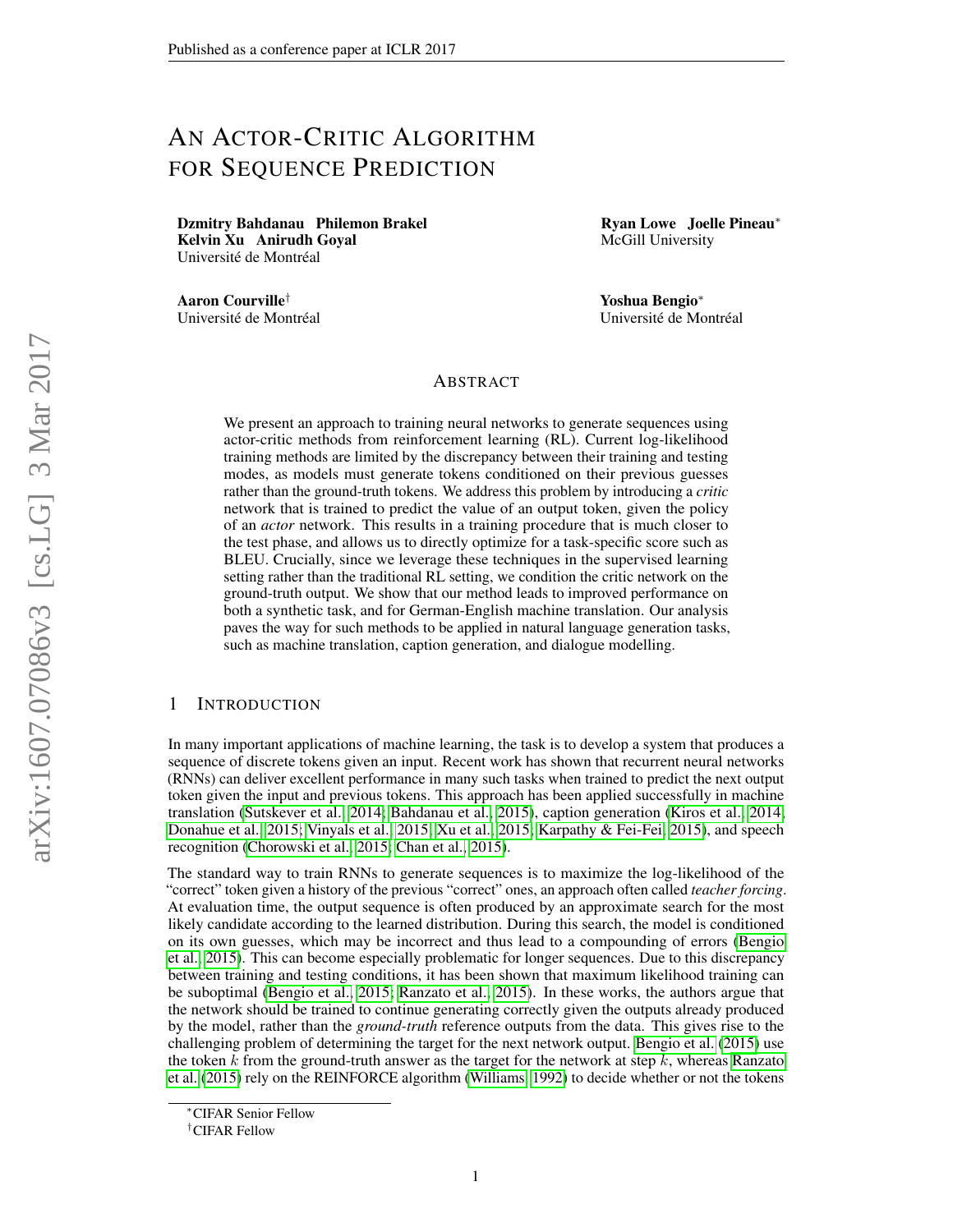from a sampled prediction lead to a high task-specific score, such as BLEU [\(Papineni et al., 2002\)](#page-12-4) or ROUGE [\(Lin & Hovy, 2003\)](#page-11-4).

In this work, we propose and study an alternative procedure for training sequence prediction networks that aims to directly improve their test time metrics (which are typically not the log-likelihood). In particular, we train an additional network called the *critic* to output the *value* of each token, which we define as the expected task-specific score that the network will receive if it outputs the token and continues to sample outputs according to its probability distribution. Furthermore, we show how the predicted values can be used to train the main sequence prediction network, which we refer to as the *actor*. The theoretical foundation of our method is that, under the assumption that the critic computes exact values, the expression that we use to train the actor is an unbiased estimate of the gradient of the expected task-specific score.

Our approach draws inspiration and borrows the terminology from the field of reinforcement learning (RL) [\(Sutton & Barto, 1998\)](#page-12-5), in particular from the actor-critic approach [\(Sutton, 1984;](#page-12-6) [Sutton et al.,](#page-12-7) [1999;](#page-12-7) [Barto et al., 1983\)](#page-10-3). RL studies the problem of acting efficiently based only on weak supervision in the form of a reward given for some of the agent's actions. In our case, the reward is analogous to the task-specific score associated with a prediction. However, the tasks we consider are those of *supervised learning*, and we make use of this crucial difference by allowing the critic to *use the ground-truth answer as an input*. In other words, the critic has access to a sequence of expert actions that are known to lead to high (or even optimal) returns. To train the critic, we adapt the temporal difference methods from the RL literature [\(Sutton, 1988\)](#page-12-8) to our setup. While RL methods with non-linear function approximators are not new [\(Tesauro, 1994;](#page-12-9) [Miller et al., 1995\)](#page-11-5), they have recently surged in popularity, giving rise to the field of 'deep RL' [\(Mnih et al., 2015\)](#page-11-6). We show that some of the techniques recently developed in deep RL, such as having a *target network*, may also be beneficial for sequence prediction.

The contributions of the paper can be summarized as follows: 1) we describe how RL methodology like the actor-critic approach can be applied to supervised learning problems with structured outputs; and 2) we investigate the performance and behavior of the new method on both a synthetic task and a real-world task of machine translation, demonstrating the improvements over maximum-likelihood and REINFORCE brought by the actor-critic training.

#### 2 BACKGROUND

We consider the problem of learning to produce an output sequence  $Y = (y_1, \ldots, y_T), y_t \in \mathcal{A}$ given an input X, where A is the alphabet of output tokens. We will often use notation  $Y_{f...l}$  to refer to subsequences of the form  $(y_f, \ldots, y_l)$ . Two sets of input-output pairs  $(X, Y)$  are assumed to be available for both training and testing. The trained predictor  $h$  is evaluated by computing the average task-specific score  $R(\hat{Y}, Y)$  on the test set, where  $\hat{Y} = h(X)$  is the prediction. To simplify the formulas we always use  $T$  to denote the length of an output sequence, ignoring the fact that the output sequences may have different length.

Recurrent neural networks A recurrent neural network (RNN) produces a sequence of state vectors  $(s_1, \ldots, s_T)$  given a sequence of input vectors  $(e_1, \ldots, e_T)$  by starting from an initial  $s_0$  state and applying T times the transition function  $f: s_t = f(s_{t-1}, e_t)$ . Popular choices for the mapping f are the Long Short-Term Memory [\(Hochreiter & Schmidhuber, 1997\)](#page-11-7) and the Gated Recurrent Units [\(Cho et al., 2014\)](#page-11-8), the latter of which we use for our models.

To build a probabilistic model for sequence generation with an RNN, one adds a stochastic output layer g (typically a softmax for discrete outputs) that generates outputs  $y_t \in A$  and can feed these outputs back by replacing them with their embedding  $e(y_t)$ :

$$
y_t \sim g(s_{t-1})\tag{1}
$$

$$
s_t = f(s_{t-1}, e(y_t)).
$$
\n(2)

Thus, the RNN defines a probability distribution  $p(y_t|y_1, \ldots, y_{t-1})$  of the next output token  $y_t$ given the previous tokens  $(y_1, \ldots, y_{t-1})$ . Upon adding a special end-of-sequence token  $\emptyset$  to the alphabet A, the RNN can define the distribution  $p(Y)$  over all possible sequences as  $p(Y)$  =  $p(y_1)p(y_2|y_1)\ldots p(y_T|y_1,\ldots,y_{T-1})p(\emptyset|y_1,\ldots,y_T).$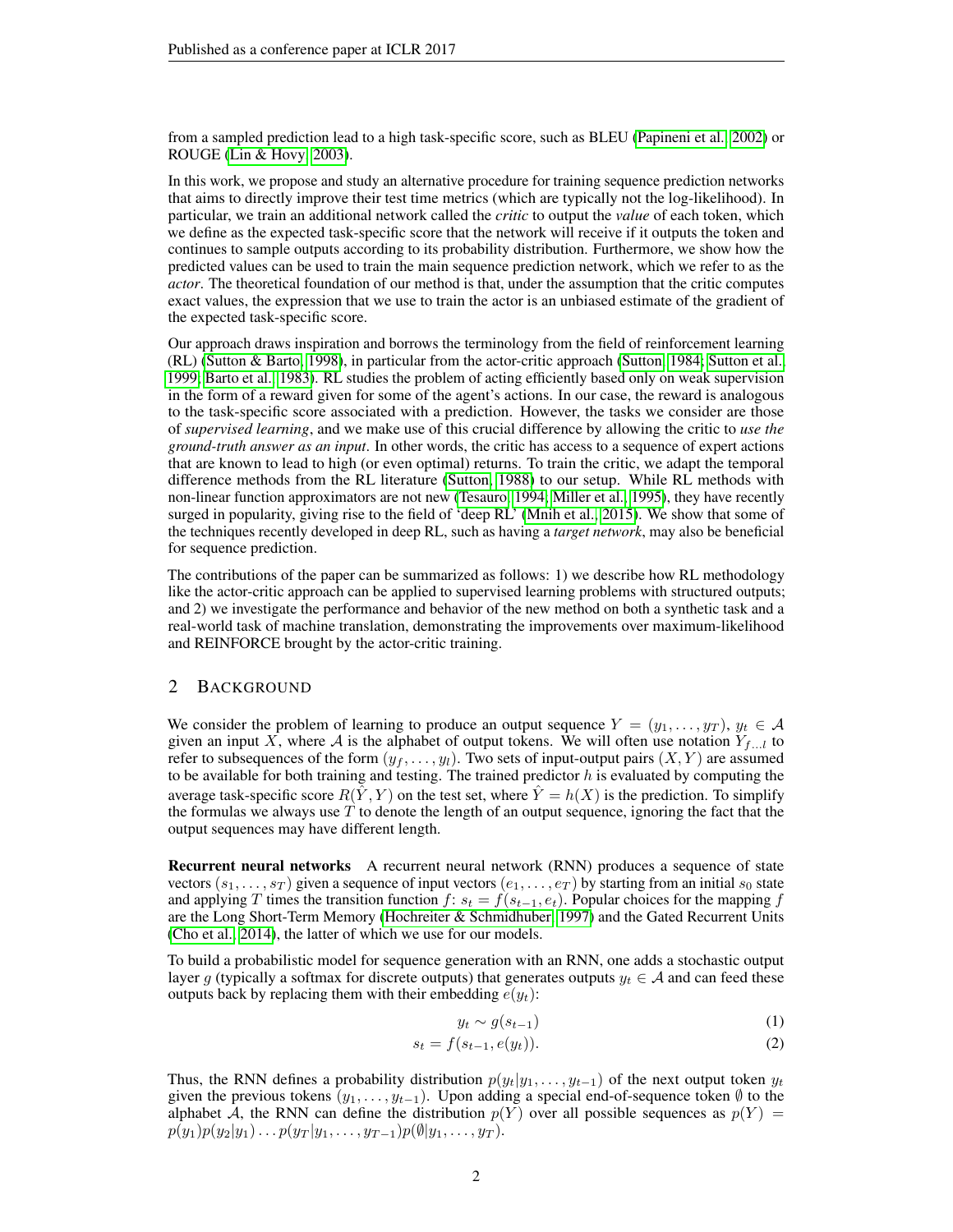RNNs for sequence prediction To use RNNs for sequence prediction, they must be augmented to generate Y conditioned on an input X. The simplest way to do this is to start with an initial state  $s_0 = s_0(X)$  [\(Sutskever et al., 2014;](#page-12-0) [Cho et al., 2014\)](#page-11-8). Alternatively, one can encode X as a variable-length sequence of vectors  $(h_1, \ldots, h_L)$  and condition the RNN on this sequence using an attention mechanism. In our models, the sequence of vectors is produced by either a bidirectional RNN [\(Schuster & Paliwal, 1997\)](#page-12-10) or a convolutional encoder [\(Rush et al., 2015\)](#page-12-11).

We use a *soft* attention mechanism [\(Bahdanau et al., 2015\)](#page-10-0) that computes a weighted sum of a sequence of vectors. The attention weights determine the relative importance of each vector. More formally, we consider the following equations for RNNs with attention:

$$
y_t \sim g(s_{t-1}, c_{t-1}) \tag{3}
$$

$$
s_t = f(s_{t-1}, c_{t-1}, e(y_t))
$$
\n(4)

$$
\alpha_t = \beta(s_t, (h_1, \dots, h_L))
$$
\n<sup>(5)</sup>

$$
c_t = \sum_{j=1}^{L} \alpha_{t,j} h_j \tag{6}
$$

where  $\beta$  is the attention mechanism that produces the attention weights  $\alpha_t$  and  $c_t$  is the context vector, or 'glimpse', for time step t. The attention weights are computed by an MLP that takes as input the current RNN state and each individual vector to focus on. The weights are typically (as in our work) constrained to be positive and sum to 1 by using the softmax function.

L

A conditioned RNN can be trained for sequence prediction by gradient ascent on the log-likelihood  $\log p(Y|X)$  for the input-output pairs  $(X, Y)$  from the training set. To produce a prediction  $\hat{Y}$  for a test input sequence X, an approximate beam search for the maximum of  $p(\cdot|X)$  is usually conducted. During this search the probabilities  $p(\cdot|\hat{y}_1,\ldots,\hat{y}_{t-1})$  are considered, where the previous tokens  $\hat{y}_1, \ldots, \hat{y}_{t-1}$  comprise a candidate beginning of the prediction  $\hat{Y}$ .

Value functions We view the conditioned RNN as a stochastic *policy* that generates *actions* and receives the task score (e.g., BLEU score) as the *return*. We furthermore consider the case when the return R is partially received at the intermediate steps in the form of *rewards*  $r_t$ :  $R(Y, Y)$  =  $\sum_{t=1}^{T} r_t(\hat{y}_t; \hat{Y}_{1...t-1}, Y)$ . This is more general than the case of receiving the full return at the end of the sequence, as we can simply define all rewards other than  $r<sub>T</sub>$  to be zero. Receiving intermediate rewards may ease the learning for the critic, and we use *reward shaping* as explained in Section [3.](#page-4-0) Given the policy, possible actions and reward function, the *value* represents the expected future return as a function of the current state of the system, which in our case is uniquely defined by the sequence of actions taken so far,  $\hat{Y}_{1...t-1}$ .

We define the value of an unfinished prediction  $\hat{Y}_{1...t}$  as follows:

$$
V(\hat{Y}_{1...t}; X, Y) = \mathop{\mathbb{E}}_{\hat{Y}_{t+1...T} \sim p(.|\hat{Y}_{1...t}, X)} \sum_{\tau=t+1}^{T} r_{\tau}(\hat{y}_{\tau}; \hat{Y}_{1... \tau-1}, Y).
$$

We define the value of a candidate next token a for an unfinished prediction  $\hat{Y}_{1...t-1}$  as the expected future return after generating token a:

$$
Q(a; \hat{Y}_{1...t-1}, X, Y) = \mathop{\mathbb{E}}_{\hat{Y}_{t+1...T} \sim p(.|\hat{Y}_{1...t-1}a, X)} \left( r_t(a; \hat{Y}_{1...t-1}, Y) + \sum_{\tau=t+1}^T r_\tau(\hat{y}_\tau; \hat{Y}_{1...t-1}a \hat{Y}_{t+1... \tau}, Y) \right).
$$

We will refer to the candidate next tokens as *actions*. For notational simplicity, we henceforth drop X and Y from the signature of p, V, Q, R and  $r_t$ , assuming it is clear from the context which of X and Y is meant. We will also use V without arguments for the expected reward of a random prediction.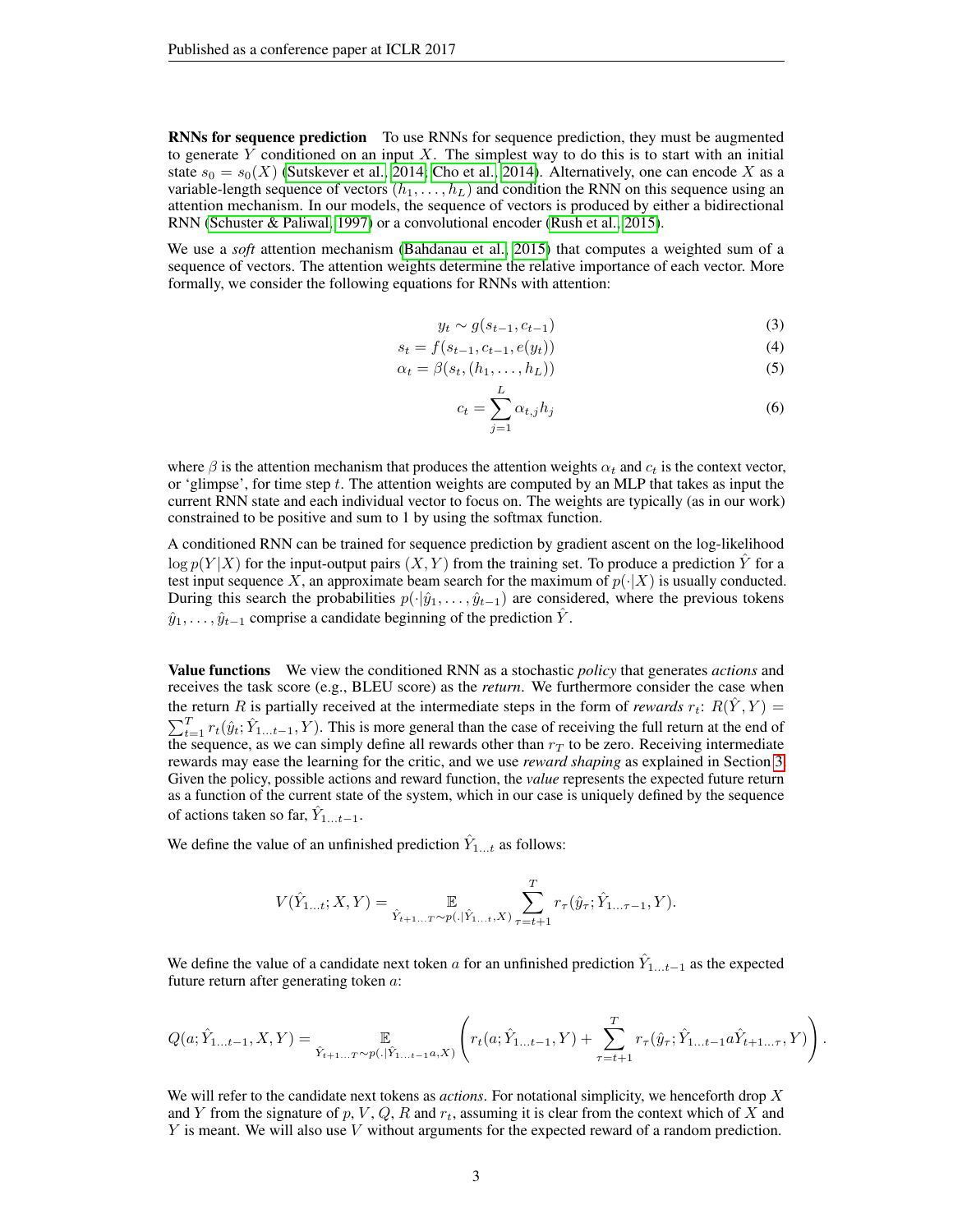#### Algorithm 1 Actor-Critic Training for Sequence Prediction

<span id="page-3-0"></span>**Require:** A critic  $\hat{Q}(a; \hat{Y}_{1...t}, Y)$  and an actor  $p(a|\hat{Y}_{1...t}, X)$  with weights  $\phi$  and  $\theta$  respectively. 1: Initialize delayed actor  $p'$  and target critic  $\hat{Q}'$  with same weights:  $\theta' = \theta$ ,  $\phi' = \phi$ .

- 2: while Not Converged do
- 3: Receive a random example  $(X, Y)$ .
- 4: Generate a sequence of actions  $\hat{Y}$  from  $p'$ .
- 5: Compute targets for the critic

$$
q_t = r_t(\hat{y}_t; \hat{Y}_{1...t-1}, Y) + \sum_{a \in \mathcal{A}} p'(a | \hat{Y}_{1...t}, X) \hat{Q}'(a; \hat{Y}_{1...t}, Y)
$$

6: Update the critic weights  $\phi$  using the gradient

$$
\frac{d}{d\phi} \left( \sum_{t=1}^{T} \left( \hat{Q}(\hat{y}_t; \hat{Y}_{1...t-1}, Y) - q_t \right)^2 + \lambda_C C_t \right)
$$
  
where  $C_t = \sum_a \left( \hat{Q}(a; \hat{Y}_{1...t-1}) - \frac{1}{|\mathcal{A}|} \sum_b \hat{Q}(b; \hat{Y}_{1...t-1}) \right)^2$ 

7: Update actor weights  $\theta$  using the following gradient estimate

$$
\frac{d\widehat{V(X,Y})}{d\theta} = \sum_{t=1}^{T} \sum_{a \in \mathcal{A}} \frac{dp(a|\hat{Y}_{1...t-1}, X)}{d\theta} \hat{Q}(a; \hat{Y}_{1...t-1}, Y)
$$

$$
+ \lambda_{LL} \sum_{t=1}^{T} \frac{dp(y_t|Y_{1...t-1}, X)}{d\theta}
$$

8: Update delayed actor and target critic, with constants  $\gamma_{\theta} \ll 1$ ,  $\gamma_{\phi} \ll 1$ 

$$
\theta' = \gamma_{\theta}\theta + (1 - \gamma_{\theta})\theta', \phi' = \gamma_{\phi}\phi + (1 - \gamma_{\phi})\phi'
$$

9: end while

Algorithm 2 Complete Actor-Critic Algorithm for Sequence Prediction

<span id="page-3-1"></span>1: Initialize critic  $\hat{Q}(a; \hat{Y}_{1...t}, Y)$  and actor  $p(a|\hat{Y}_{1...t}, X)$  with random weights  $\phi$  and  $\theta$  respectively.

- 2: Pre-train the actor to predict  $y_{t+1}$  given  $Y_{1...t}$  by maximizing  $\log p(y_{t+1}|Y_{1...t}, X)$ .
- 3: Pre-train the critic to estimate  $Q$  by running Algorithm [1](#page-3-0) with fixed actor.
- 4: Run Algorithm [1.](#page-3-0)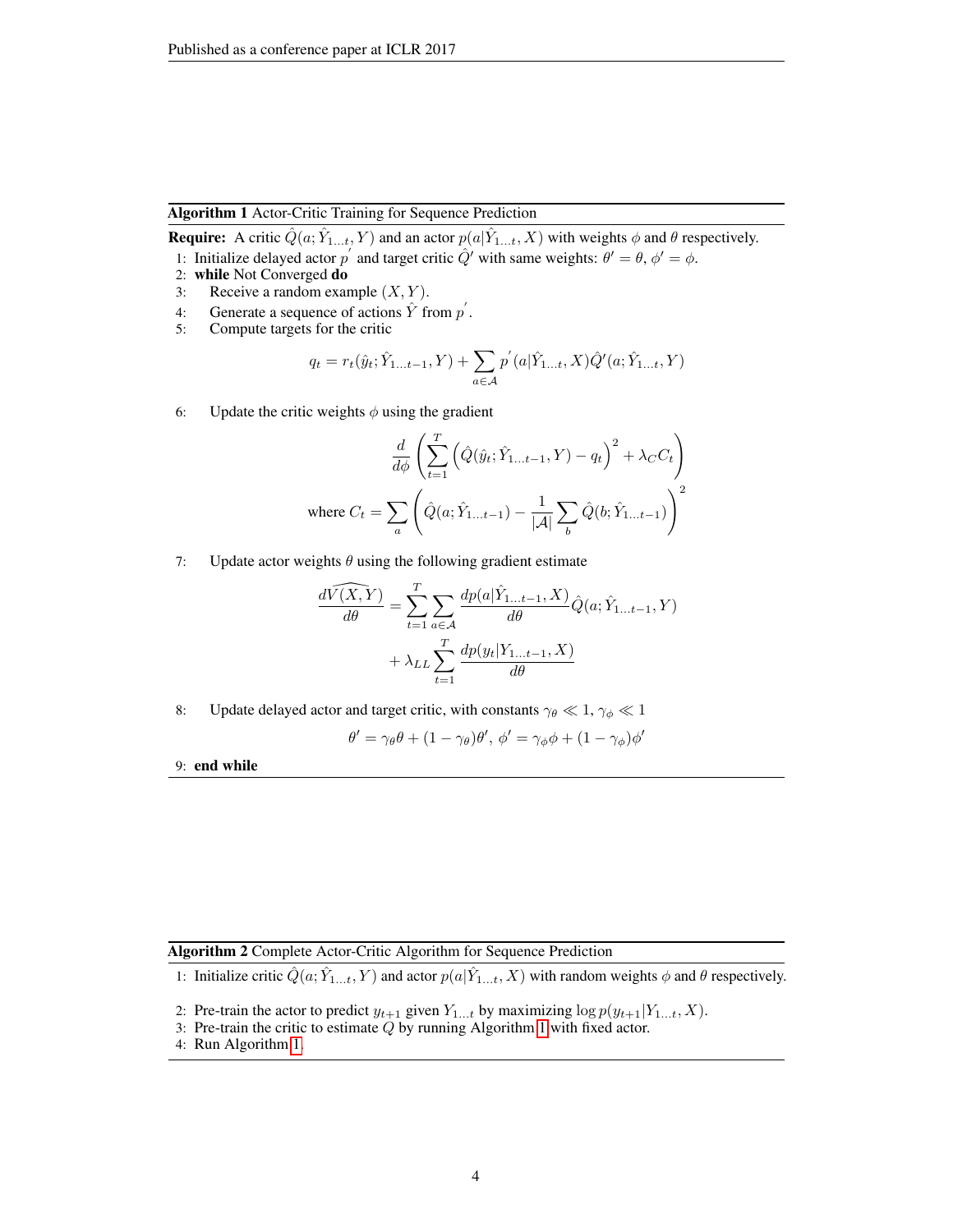#### <span id="page-4-0"></span>3 ACTOR-CRITIC FOR SEQUENCE PREDICTION

Let θ be the parameters of the conditioned RNN, which we will also refer to as the *actor*. Our training algorithm is based on the following way of rewriting the gradient of the expected return  $\frac{dV}{d\theta}$ :

<span id="page-4-3"></span>
$$
\frac{dV}{d\theta} = \mathop{\mathbb{E}}_{\hat{Y} \sim p(\hat{Y}|X)} \sum_{t=1}^{T} \sum_{a \in \mathcal{A}} \frac{dp(a|\hat{Y}_{1...t-1})}{d\theta} Q(a; \hat{Y}_{1...t-1}).
$$
\n(7)

This equality is known in RL under the names policy gradient theorem [\(Sutton et al., 1999\)](#page-12-7) and stochastic actor-critic [\(Sutton, 1984\)](#page-12-6). <sup>[1](#page-4-1)</sup> Note that we use the probability rather than the log probability in this formula (which is more typical in RL applications) as we are summing over actions rather than taking an expectation. Intuitively, this equality corresponds to increasing the probability of actions that give high values, and decreasing the probability of actions that give low values. Since this gradient expression is an expectation, it is trivial to build an unbiased estimate for it:

<span id="page-4-2"></span>
$$
\frac{\widehat{dV}}{d\theta} = \sum_{k=1}^{M} \sum_{t=1}^{T} \sum_{a \in \mathcal{A}} \frac{dp(a|\hat{Y}_{1...t-1}^k)}{d\theta} Q(a; \hat{Y}_{1...t-1}^k)
$$
(8)

where  $\hat{Y}^k$  are M random samples from  $p(\hat{Y})$ . By replacing Q with a parameteric estimate  $\hat{Q}$  one can obtain a biased estimate with relatively low variance. The parameteric estimate  $\hat{Q}$  is called the *critic*.

The above formula is similar in spirit to the REINFORCE learning rule that [Ranzato et al.](#page-12-2) [\(2015\)](#page-12-2) use in the same context:

$$
\frac{\widehat{dV}}{d\theta} = \sum_{k=1}^{M} \sum_{t=1}^{T} \frac{d \log p(\hat{y}_t^k | \hat{Y}_{1...t-1}^k)}{d\theta} \left[ \sum_{\tau=t}^{T} r_\tau(\hat{y}_\tau^k; \hat{Y}_{1...t-1}^k) - b_t(X) \right],\tag{9}
$$

where the scalar  $b_t(X)$  is called *baseline* or *control variate*. The difference is that in REINFORCE the inner sum over all actions is replaced by its 1-sample estimate, namely  $\frac{d \log p(\hat{y}_t|\hat{Y}_{1...t-1})}{d \theta} Q(\hat{y}_t; \hat{Y}_{1...t-1}),$  where the log probability  $\frac{d \log p(\hat{y}_t|...)}{d \theta} = \frac{1}{p(\hat{y}_t|...)}$  $\frac{dp(\hat{y}_t|...)}{d\theta}$  is introduced to correct for the sampling of  $\hat{y}_t$ . Furthermore, instead of the value  $Q(\hat{y}_t; \hat{Y}_{1...t-1})$ , REIN-FORCE uses the cumulative reward  $\sum_{\tau=t}^{T} r_{\tau}(\hat{y}_{\tau}; \hat{Y}_{1... \tau-1})$  following the action  $\hat{y}_t$ , which again can be seen as a 1-sample estimate of  $Q$ . Due to these simplifications and the potential high variance in the cumulative reward, the REINFORCE gradient estimator has very high variance. In order to improve upon it, we consider the actor-critic estimate from Equation [8,](#page-4-2) which has a lower variance at the cost of significant bias, since the critic is not perfect and trained simultaneously with the actor. The success depends on our ability to control the bias by designing the critic network and using an appropriate training criterion for it.

To implement the critic, we propose to use a separate RNN parameterized by  $\phi$ . The critic RNN is run in parallel with the actor, consumes the tokens  $\hat{y}_t$  that the actor outputs and produces the estimates  $\hat{Q}(a; \hat{Y}_{1...t})$  for all  $a \in \mathcal{A}$ . A key difference between the critic and the actor is that the correct answer  $Y$  is given to the critic as an input, similarly to how the actor is conditioned on  $X$ . Indeed, the return  $R(\hat{Y}, Y)$  is a deterministic function of Y, and we argue that using Y to compute  $\hat{Q}$  should be of great help. We can do this because the values are only required during training and we do not use the critic at test time. We also experimented with providing the actor states  $s_t$  as additional inputs to the critic. See Figure [1](#page-5-0) for a visual representation of our actor-critic architecture.

Temporal-difference learning A crucial component of our approach is *policy evaluation*, that is the training of the critic to produce useful estimates of  $Q$ . With a naïve Monte-Carlo method, one could use the future return  $\sum_{\tau=t}^{T} r_{\tau}(\hat{y}_{\tau}; \hat{Y}_{1... \tau-1})$  as a target to  $\hat{Q}(\hat{y}_t; \hat{Y}_{1...t-1})$ , and use the critic parameters  $\phi$  to minimize the square error between these two values. However, like with REINFORCE, using such a target yields to very high variance which quickly grows with the number of steps T. We use a temporal difference (TD) method for policy evaluation [\(Sutton, 1988\)](#page-12-8). Namely, we use the right-hand side  $q_t = r_t(\hat{y}_t; \hat{Y}_{1...t-1}) + \sum_{a \in A} p(a|\hat{Y}_{1...t}) \hat{Q}(a; \hat{Y}_{1...t})$  of the Bellman equation as the target for the left-hand  $\hat{Q}(\hat{y}_t; \hat{Y}_{1...t-1})$ .

<span id="page-4-1"></span><sup>&</sup>lt;sup>1</sup>We also provide a simple self-contained proof of Equation  $(7)$  in Supplementary Material.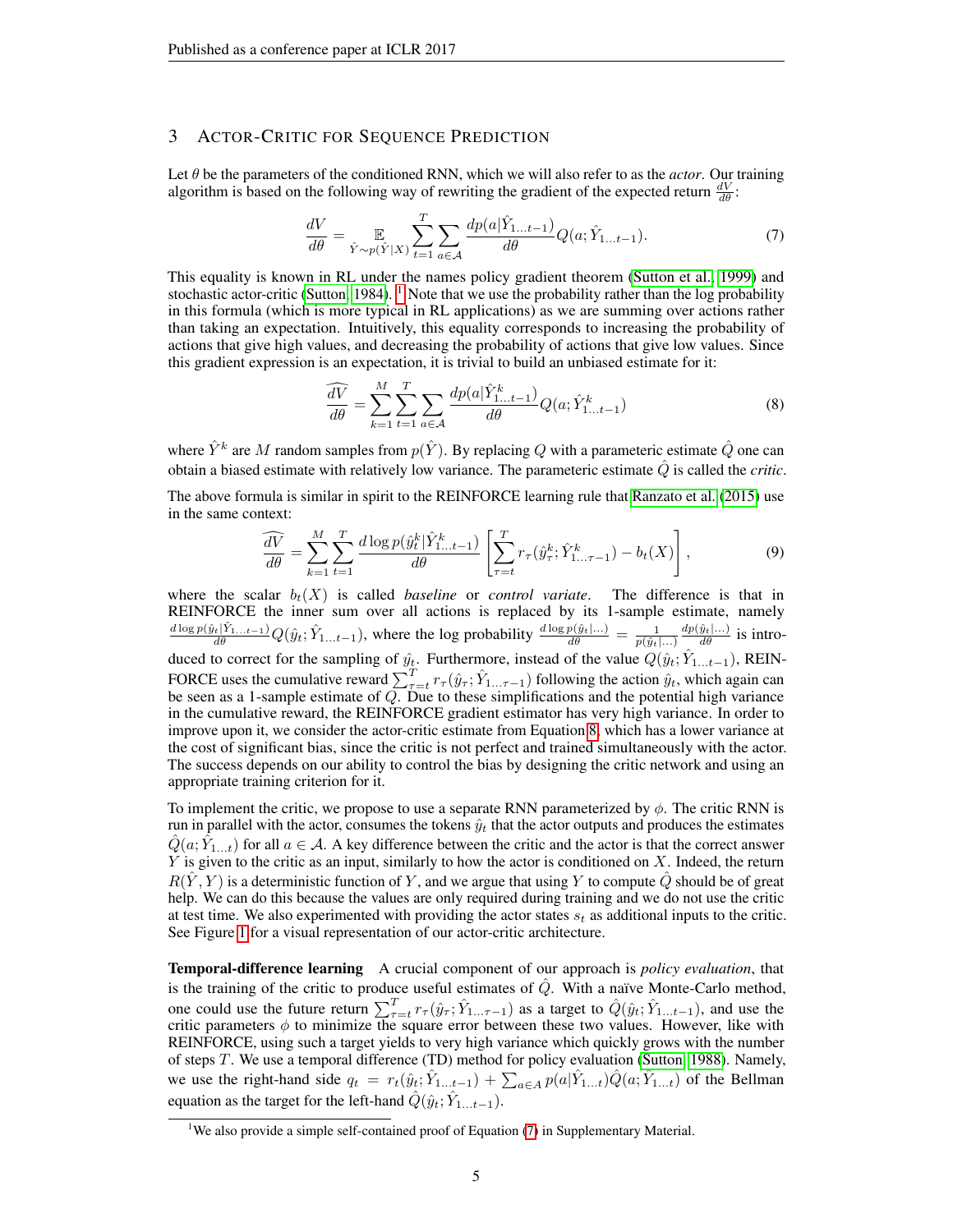<span id="page-5-0"></span>

Figure 1: Both the actor and the critic are encoder-decoder networks. The actor receives an input sequence X and produces samples  $\hat{Y}$  which are evaluated by the critic. The critic takes in the ground-truth sequence  $Y$  as input to the encoder, and takes the input summary (calculated using an attention mechanism) and the actor's prediction  $\hat{y}_t$  as input at time step t of the decoder. The values  $Q_1, Q_2, \cdots, Q_T$  computed by the critic are used to approximate the gradient of the expected returns with respect to the parameters of the actor. This gradient is used to train the actor to optimize these expected task specific returns (e.g., BLEU score). The critic may also receive the hidden state activations of the actor as input.

Applying deep RL techniques It has been shown in the RL literature that if  $\hat{Q}$  is non-linear (like in our case), the TD policy evaluation might diverge [\(Tsitsiklis & Van Roy, 1997\)](#page-12-12). Previous work has shown that this problem can be alleviated by using an additional *target network*  $\hat{Q}'$  to compute  $q_t$ , which is updated less often and/or more slowly than  $\hat{Q}$ . Similarly to [\(Lillicrap et al., 2015\)](#page-11-9), we update the parameters  $\phi'$  of the target critic by linearly interpolating them with the parameters of the trained one. Attempts to remove the target network by propagating the gradient through  $q_t$  resulted in a lower square error  $(\hat{Q}(\hat{y}_t; \hat{Y}_{1...T}) - q_t)^2$ , but the resulting  $\hat{Q}$  values proved very unreliable as training signals for the actor.

The fact that both actor and critic use outputs of each other for training creates a potentially dangerous feedback loop. To address this, we sample predictions from a *delayed actor* [\(Lillicrap et al., 2015\)](#page-11-9), whose weights are slowly updated to follow the actor that is actually trained.

Dealing with large action spaces One of the challenges of our work is that the action space is very large (as is typically the case in NLP tasks with large vocabularies). This can be alleviated by putting constraints on the critic values for actions that are rarely sampled. We found experimentally that shrinking the values of these rare actions is necessary for the algorithm to converge. Specifically, we add a term  $C_t$  for every step t to the critic's optimization objective which drives all value predictions of the critic closer to their mean:

<span id="page-5-1"></span>
$$
C_t = \sum_{a} \left( \hat{Q}(a; \hat{Y}_{1...t-1}) - \frac{1}{|\mathcal{A}|} \sum_{b} \hat{Q}(b; \hat{Y}_{1...t-1}) \right)^2
$$
(10)

This corresponds to penalizing the *variance* of the outputs of the critic. Without this penalty the values of rare actions can be severely overestimated, which biases the gradient estimates and can cause divergence. A similar trick was used in the context of learning simple algorithms with Q-learning [\(Zaremba et al., 2015\)](#page-13-1).

**Reward shaping** While we are ultimately interested in the maximization of the score of a complete prediction, simply awarding this score at the last step provides a very sparse training signal for the critic. For this reason we use potential-based reward shaping with potentials  $\Phi(\hat{Y}_{1...t}) = R(\hat{Y}_{1...t})$ for incomplete sequences and  $\Phi(\hat{Y}) = 0$  for complete ones [\(Ng et al., 1999\)](#page-12-13). Namely, for a predicted sequence  $\hat{Y}$  we compute score values for all prefixes to obtain the sequence of scores  $(R(\hat{Y}_{1...1}), R(\hat{Y}_{1...2}), \ldots, R(\hat{Y}_{1...T})$ . The difference between the consecutive pairs of scores is then used as the reward at each step:  $r_t(\hat{y}_t; \hat{Y}_{1...t-1}) = R(\hat{Y}_{1...t}) - R(\hat{Y}_{1...t-1})$ . Using the shaped reward  $r_t$  instead of awarding the whole score R at the last step does not change the optimal policy [\(Ng et al.,](#page-12-13) [1999\)](#page-12-13).

Putting it all together Algorithm [1](#page-3-0) describes the proposed method in detail. We consider adding the weighted log-likelihood gradient to the actor's gradient estimate. This is in line with the prior work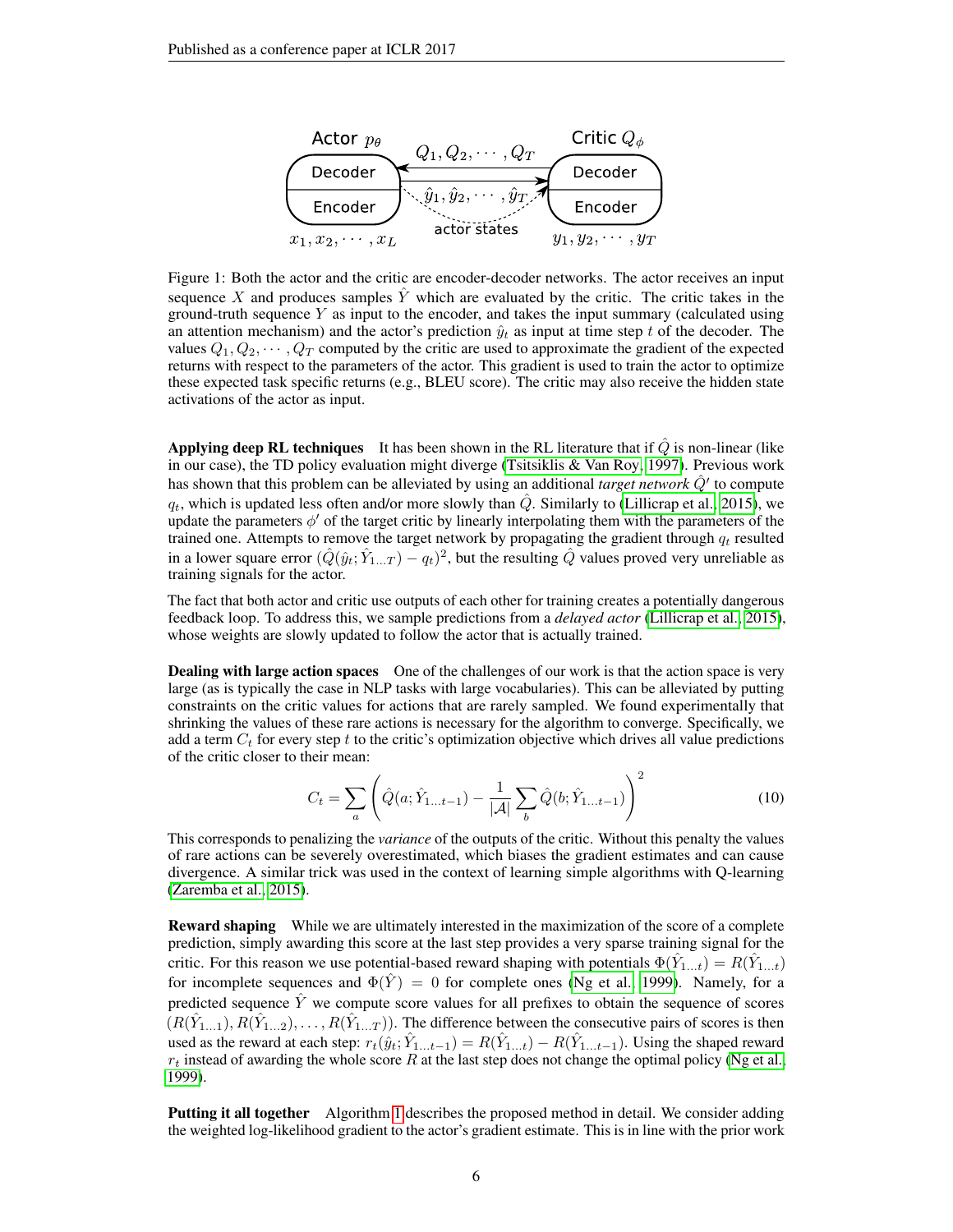by [\(Ranzato et al., 2015\)](#page-12-2) and [\(Shen et al., 2015\)](#page-12-14). It is also motivated by our preliminary experiments that showed that using the actor-critic estimate alone can lead to an early determinization of the policy and vanishing gradients (also discussed in Section [6\)](#page-10-4). Starting training with a randomly initialized actor and critic would be problematic, because neither the actor nor the critic would provide adequate training signals for one another. The actor would sample completely random predictions that receive very little reward, thus providing a very weak training signal for the critic. A random critic would be similarly useless for training the actor. Motivated by these considerations, we pre-train the actor using standard log-likelihood training. Furthermore, we pre-train the critic by feeding it samples from the pre-trained actor, while the actor's parameters are frozen. The complete training procedure including pre-training is described by Algorithm [2.](#page-3-1)

## 4 RELATED WORK

In other recent RL-inspired work on sequence prediction, [Ranzato et al.](#page-12-2) [\(2015\)](#page-12-2) trained a translation model by gradually transitioning from maximum likelihood learning into optimizing BLEU or ROUGE scores using the REINFORCE algorithm. However, REINFORCE is known to have very high variance and does not exploit the availability of the ground-truth like the critic network does. The approach also relies on a curriculum learning scheme. Standard value-based RL algorithms like SARSA and OLPOMDP have also been applied to structured prediction [\(Maes et al., 2009\)](#page-11-10). Again, these systems do not use the ground-truth for value prediction.

Imitation learning has also been applied to structured prediction [\(Vlachos, 2012\)](#page-12-15). Methods of this type include the SEARN (Daumé Iii et al., 2009) and DAGGER [\(Ross et al., 2010\)](#page-12-16) algorithms. These methods rely on an *expert policy* to provide action sequences that the policy learns to imitate. Unfortunately, it's not always easy or even possible to construct an expert policy for a task-specific score. In our approach, the critic plays a role that is similar to the expert policy, but is learned without requiring prior knowledge about the task-specific score. The recently proposed 'scheduled sampling' [\(Bengio et al., 2015\)](#page-10-2) can also be seen as imitation learning. In this method, ground-truth tokens are occasionally replaced by samples from the model itself during training. A limitation is that the token k for the ground-truth answer is used as the target at step k, which might not always be the optimal strategy.

There are also approaches that aim to approximate the gradient of the expected score. One such approach is 'Direct Loss Minimization' [\(Hazan et al., 2010\)](#page-11-12) in which the inference procedure is adapted to take both the model likelihood and task-specific score into account. Another popular approach is to replace the domain over which the task score expectation is defined with a small subset of it, as is done in Minimum (Bayes) Risk Training [\(Goel & Byrne, 2000;](#page-11-13) [Shen et al., 2015;](#page-12-14) [Och,](#page-12-17)  $2003$ ). This small subset is typically an *n*-best list or a sample (like in REINFORCE) that may or may not include the ground-truth as well. None of these methods provide intermediate targets for the actor during training, and [Shen et al.](#page-12-14) [\(2015\)](#page-12-14) report that as many as 100 samples were required for the best results.

Another recently proposed method is to optimize a global sequence cost with respect to the selection and pruning behavior of the beam search procedure itself [\(Wiseman & Rush, 2016\)](#page-13-2). This method follows the more general strategy called 'learning as search optimization' (Daumé III & Marcu, 2005). This is an interesting alternative to our approach; however, it is designed specifically for the precise inference procedure involved.

## 5 EXPERIMENTS

To validate our approach, we performed two sets of experiments  $2$ . First, we trained the proposed model to recover strings of natural text from their corrupted versions. Specifically, we consider each character in a natural language corpus and with some probability replace it with a random character. We call this synthetic task *spelling correction*. A desirable property of this synthetic task is that data is essentially infinite and overfitting is no concern. Our second series of experiments is done on the task of automatic machine translation using different models and datasets.

<span id="page-6-0"></span><sup>&</sup>lt;sup>2</sup> The source code is available at <https://github.com/rizar/actor-critic-public>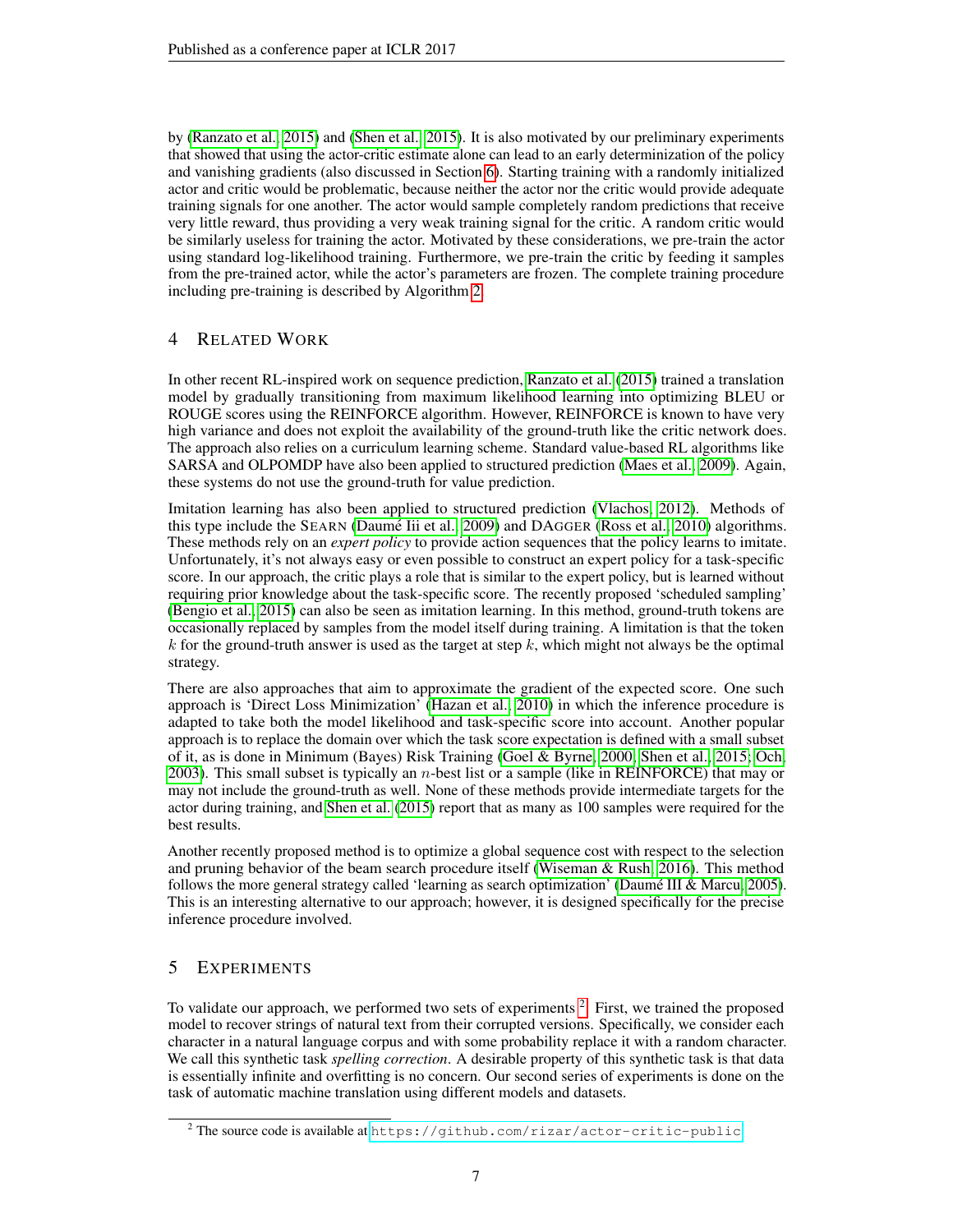In addition to maximum likelihood and actor-critic training we implemented two versions of the REINFORCE gradient estimator. In the first version, we use a linear baseline network that takes the actor states as input, exactly as in [\(Ranzato et al., 2015\)](#page-12-2). We also propose a novel extension of REINFORCE that leverages the extra information available in the ground-truth output Y . Specifically, we use the  $Q$  estimates produced by the critic network as the baseline for the REINFORCE algorithm. The motivation behind this approach is that using the ground-truth output should produce a better baseline that lowers the variance of REINFORCE, resulting in higher task-specific scores. We refer to this method as REINFORCE-critic.

#### 5.1 SPELLING CORRECTION

We use text from the One Billion Word dataset for the spelling correction task [\(Chelba et al., 2013\)](#page-11-15), which has pre-defined training and testing sets. The training data was abundant, and we never used any example twice. We evaluate trained models on a section of the test data that comprises 6075 sentences. To speed up experiments, we clipped all sentences to the first 10 or 30 characters.

For the spelling correction actor network, we use an RNN with 100 Gated Recurrent Units (GRU) and a bidirectional GRU network for the encoder. We use the same attention mechanism as proposed in [\(Bahdanau et al., 2015\)](#page-10-0), which effectively makes our actor network a smaller version of the model used in that work. For the critic network, we employed a model with the same architecture as the actor.

We use character error rate (CER) to measure performance on the spelling task, which we define as the ratio between the total of Levenshtein distances between predictions and ground-truth outputs and the total length of the ground-truth outputs. This is a corpus-level metric for which a lower value is better. We use it as the return by negating per-sentence ratios. At the evaluation time greedy search is used to extract predictions from the model.

We use the ADAM optimizer [\(Kingma & Ba,](#page-11-16) [2015\)](#page-11-16) to train all the networks with the parameters recommended in the original paper, with the exception of the scale parameter  $\alpha$ . The latter is first set to  $10^{-3}$  and then annealed to  $10^{-4}$ for log-likelihood training. For the pre-training stage of the actor-critic, we use  $\alpha = 10^{-3}$  and decrease it to  $10^{-4}$  for the joint actor-critic training. We pretrain the actor until its score on the development set stops improving. We pretrain the critic until its  $TD$  error stabilizes<sup>[3](#page-7-0)</sup>. We used  $M = 1$  sample for both actor-critic and REIN-FORCE. For exact hyperparameter settings we refer the reader to Appendix [A.](#page-14-0)

We start REINFORCE training from a pretrained actor, but we do not use the curriculum learning employed in MIXER. The critic is trained in the same way for both REINFORCE and actorcritic, including the pretraining stage. We report results obtained with the reward shaping described in Section [3,](#page-4-0) as we found that it slightly improves REINFORCE performance.

Table [1](#page-8-0) presents our results on the spelling correction task. We observe an improvement in CER over log-likelihood training for all four settings considered. Without simultaneous loglikelihood training, actor-critic training results in a better CER than REINFORCE-critic in three



<span id="page-7-1"></span>Figure 2: Progress of log-likelihood (LL), RE-INFORCE (RF) and actor-critic (AC) training in terms of BLEU score on the training (train) and validation (valid) datasets. LL\* stands for the annealing phase of log-likelihood training. The curves start from the epoch of log-likelihood pretraining from which the parameters were initialized.

<span id="page-7-0"></span><sup>&</sup>lt;sup>3</sup>A typical behaviour for TD error was to grow at first and then start decreasing slowly. We found that stopping pretraining shortly after TD error stops growing leads to good results.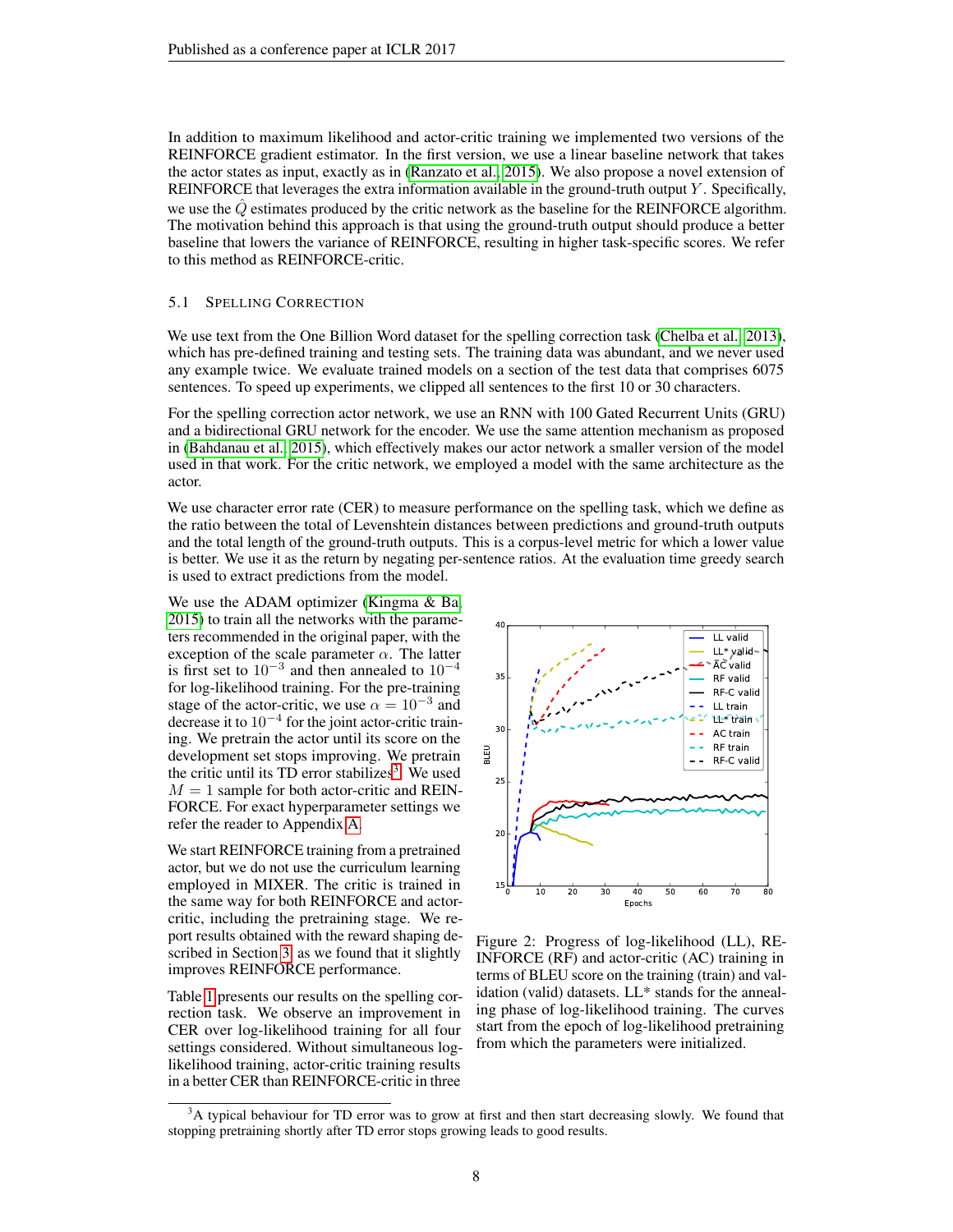<span id="page-8-0"></span>Table 1: Character error rate of different methods on the spelling correction task. In the table  $L$  is the length of input strings,  $\eta$  is the probability of replacing a character with a random one. LL stands for the log-likelihood training, AC and RF-C and for the actor-critic and the REINFORCE-critic respectively, AC+LL and RF-C+LL for the combinations of AC and RF-C with LL.

| Setup                                        | <b>Character Error Rate</b> |  |           |        |                               |  |  |  |
|----------------------------------------------|-----------------------------|--|-----------|--------|-------------------------------|--|--|--|
|                                              | LL                          |  |           |        | $AC$   RF-C   AC+LL   RF-C+LL |  |  |  |
| $L = 10, \eta = 0.3$   17.81   17.24   17.82 |                             |  |           | 16.65  | 16.97                         |  |  |  |
| $L = 30, \eta = 0.3$   18.4   17.31   18.16  |                             |  |           | - 17.1 | 17.47                         |  |  |  |
| $L = 10, \eta = 0.5$   38.12   35.89         |                             |  | 35.84     | 34.6   | 35                            |  |  |  |
| $L = 30, \eta = 0.5$   40.87   37.0          |                             |  | $1\,37.6$ | 36.36  | 36.6                          |  |  |  |

<span id="page-8-1"></span>Table 2: Our IWSLT 2014 machine translation results with a convolutional encoder compared to the previous work by Ranzato et al. Please see [1](#page-8-0) for an explanation of abbreviations. The asterisk identifies results from [\(Ranzato et al., 2015\)](#page-12-2). The numbers reported with  $\leq$  were approximately read from Figure 6 of [\(Ranzato et al., 2015\)](#page-12-2)

|                 | Model            |                  |  |                             |                               |       |  |  |  |
|-----------------|------------------|------------------|--|-----------------------------|-------------------------------|-------|--|--|--|
| Decoding method | $II*$            | $MIXER*$         |  | <b>RF</b>                   | RF-C                          |       |  |  |  |
| greedy search   | 17.74            | 20.73            |  | $19.33 \pm 20.92 \pm 22.24$ |                               | 21.66 |  |  |  |
| beam search     | ${}_{\leq 20.3}$ | ${}_{\leq 21.9}$ |  |                             | 21.46   21.35   22.58   22.45 |       |  |  |  |

out of four settings. In the fourth case, actor-critic and REINFORCE-critic have similar performance. Adding the log-likelihood gradient with a cofficient  $\lambda_{LL} = 0.1$  helps both of the methods, but actor-critic still retains a margin of improvement over REINFORCE-critic.

#### 5.2 MACHINE TRANSLATION

For our first translation experiment, we use data from the German-English machine translation track of the IWSLT 2014 evaluation campaign [\(Cettolo et al., 2014\)](#page-10-5), as used in [Ranzato et al.](#page-12-2) [\(2015\)](#page-12-2), and closely follow the pre-processing described in that work. The training data comprises about 153,000 German-English sentence pairs. In addition we considered a larger WMT14 English-French dataset [Cho et al.](#page-11-8) [\(2014\)](#page-11-8) with more than 12 million examples. For further information about the data we refer the reader to Appendix [B.](#page-14-1)

The return is defined as a smoothed and rescaled version of the BLEU score. Specifically, we start all n-gram counts from 1 instead of 0, and multiply the resulting score by the length of the ground-truth translation. Smoothing is a common practice when sentence-level BLEU score is considered, and it has been used to apply REINFORCE in similar settings [\(Ranzato et al., 2015\)](#page-12-2).

**IWSLT 2014 with a convolutional encoder** In our first experiment we use a convolutional encoder in the actor to make our results more comparable with [Ranzato et al.](#page-12-2) [\(2015\)](#page-12-2). For the same reason, we use 256 hidden units in the networks. For the critic, we replaced the convolutional network with a bidirectional GRU network. For training this model we mostly used the same hyperparameter values as in the spelling correction experiments, with a few differences highlighted in Appendix [A.](#page-14-0) For decoding we used greedy search and beam search with a beam size of 10. We found that penalizing candidate sentences that are too short was required to obtain the best results. Similarly to [\(Hannun](#page-11-17) [et al., 2014\)](#page-11-17), we subtracted  $\rho T$  from the negative log-likelihood of each candidate sentence, where T is the candidate's length, and  $\rho$  is a hyperparameter tuned on the validation set.

The results are summarized in Table [2.](#page-8-1) We report a significant improvement of 2.3 BLEU points over the log-likelihood baseline when greedy search is used for decoding. Surprisingly, the best performing method is REINFORCE with critic, with an additional 0.6 BLEU point advantage over the actor-critic. When beam-search is used, the ranking of the compared approaches is the same, but the margin between the proposed methods and log-likelihood training becomes smaller. The final performances of the actor-critic and the REINFORCE-critic with greedy search are also 0.7 and 1.3 BLEU points respectively better than what [Ranzato et al.](#page-12-2) [\(2015\)](#page-12-2) report for their MIXER approach. This comparison should be treated with caution, because our log-likelihood baseline is 1.6 BLEU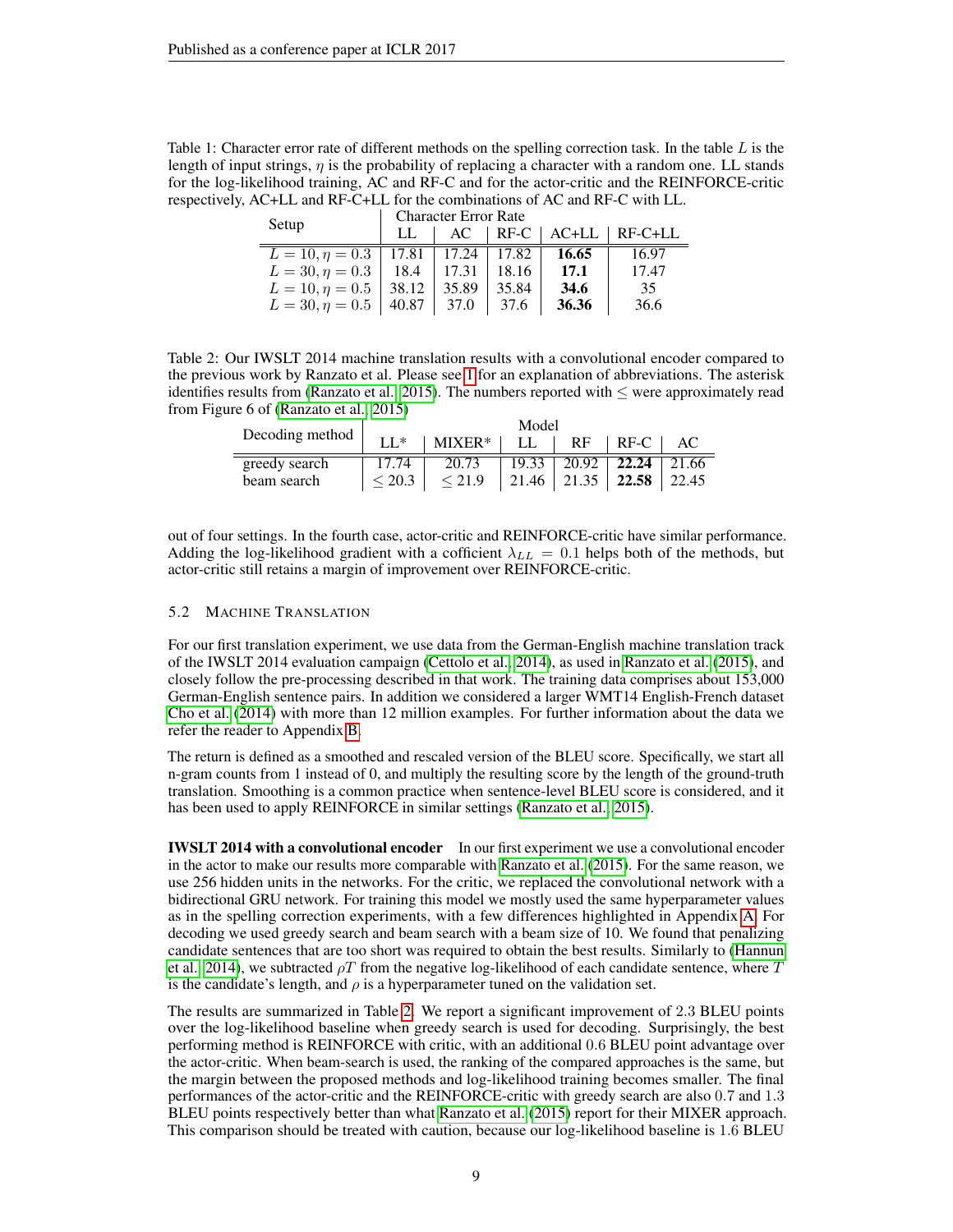<span id="page-9-0"></span>

| Table 3: Our IWSLT 2014 machine translation results with a bidirectional recurrent encoder          |  |  |  |  |  |
|-----------------------------------------------------------------------------------------------------|--|--|--|--|--|
| compared to the previous work. Please see Table 1 for an explanation of abbreviations. The asterisk |  |  |  |  |  |
| identifies results from (Wiseman & Rush, 2016).                                                     |  |  |  |  |  |

|                 | Model |                                 |  |  |                                         |                   |       |  |
|-----------------|-------|---------------------------------|--|--|-----------------------------------------|-------------------|-------|--|
| Decoding method | $II*$ |                                 |  |  | BSO*   LL   RF-C   RF-C+LL   AC   AC+LL |                   |       |  |
| greedy search   |       | $22.53$   23.83   25.82   27.42 |  |  | 27.7                                    |                   | 27.49 |  |
| beam search     |       | 23.87   25.48   27.56   27.75   |  |  | 28.3                                    | $\frac{27.75}{ }$ | 28.53 |  |

<span id="page-9-1"></span>Table 4: Our WMT 14 machine translation results compared to the previous work. Please see Table [1](#page-8-0) for an explanation of abbreviations. The apostrophy and the asterisk identify results from [\(Bahdanau](#page-10-0) [et al., 2015\)](#page-10-0) and [\(Shen et al., 2015\)](#page-12-14) respectively.

| Decoding method | Model |        |           |       |       |                 |  |  |
|-----------------|-------|--------|-----------|-------|-------|-----------------|--|--|
|                 |       | $II^*$ | $MRT *  $ | LL -  |       | AC+LL   RF-C+LL |  |  |
| greedy search   | n/a   | n/a    | n/a       | 29.33 | 30.85 | 29.83           |  |  |
| beam search     | 28.45 | 129.88 | 31.3      | 30.71 | 31.13 | 30.37           |  |  |

points stronger than its equivalent from [\(Ranzato et al., 2015\)](#page-12-2). The performance of REINFORCE with a simple baseline matches the score reported for MIXER in [Ranzato et al.](#page-12-2) [\(2015\)](#page-12-2).

To better understand the IWSLT 2014 results we provide the learning curves for the considered approaches in Figure [2.](#page-7-1) We can clearly see that the training methods that use generated predictions have a strong regularization effect — that is, better progress on the validation set in exchange for slower or negative progress on the training set. The effect is stronger for both REINFORCE varieties, especially for the one without a critic. The actor-critic training does a much better job of fitting the training set than REINFORCE and is the only method except log-likelihood that shows a clear overfitting, which is a healthy behaviour for such a small dataset.

In addition, we performed an ablation study. We found that using a target network was crucial; while the joint actor-critic training was still progressing with  $\gamma_{\theta} = 0.1$ , with  $\gamma_{\theta} = 1.0$  it did not work at all. Similarly important was the value penalty described in Equation [\(10\)](#page-5-1). We found that good values of the  $\lambda$  coefficient were in the range  $[10^{-3}, 10^{-6}]$ . Other techniques, such as reward shaping and a delayed actor, brought moderate performance gains. We refer the reader to Appendix [A](#page-14-0) for more details.

IWSLT 2014 with a bidirectional GRU encoder In order to compare our results with those reported by [Wiseman & Rush](#page-13-2) [\(2016\)](#page-13-2) we repeated our IWSLT 2014 investigation with a different encoder, a bidirectional RNN with 256 GRU units. In this round of experiments we also tried to used combined training objectives in the same way as in our spelling correction experiments. The results are summarized in Table [3.](#page-9-0) One can see that the actor-critic training, especially its AC+LL version, yields significant improvements (1.7 with greedy search and 1.0 with beam search) upon the pure log-likelihood training, which are comparable to those brought by Beam Search Optimization (BSO), even though our log-likelihood baseline is much stronger. In this round of experiments actor-critic and REINFORCE-critic performed on par.

WMT 14 Finally we report our results on a very popular large WMT14 English-French dataset [\(Cho et al., 2014\)](#page-11-8) in Table [4.](#page-9-1) Our model closely follows the achitecture from [\(Bahdanau et al., 2015\)](#page-10-0), however we achieved a higher baseline performance by annealing the learning rate  $\alpha$  and penalizing output sequences that were too short during beam search. The actor-critic training brings a significant 1.5 BLEU improvement with greedy search and a noticeable 0.4 BLEU improvement with beam search. In previous work [Shen et al.](#page-12-14) [\(2015\)](#page-12-14) report a higher improvement of 1.4 BLEU with beam search, however they use 100 samples for each training example, whereas we use just one. We note that in this experiment, which is perhaps the most realistic settings, the actor-critic enjoys a significant advantage over the REINFORCE-critic.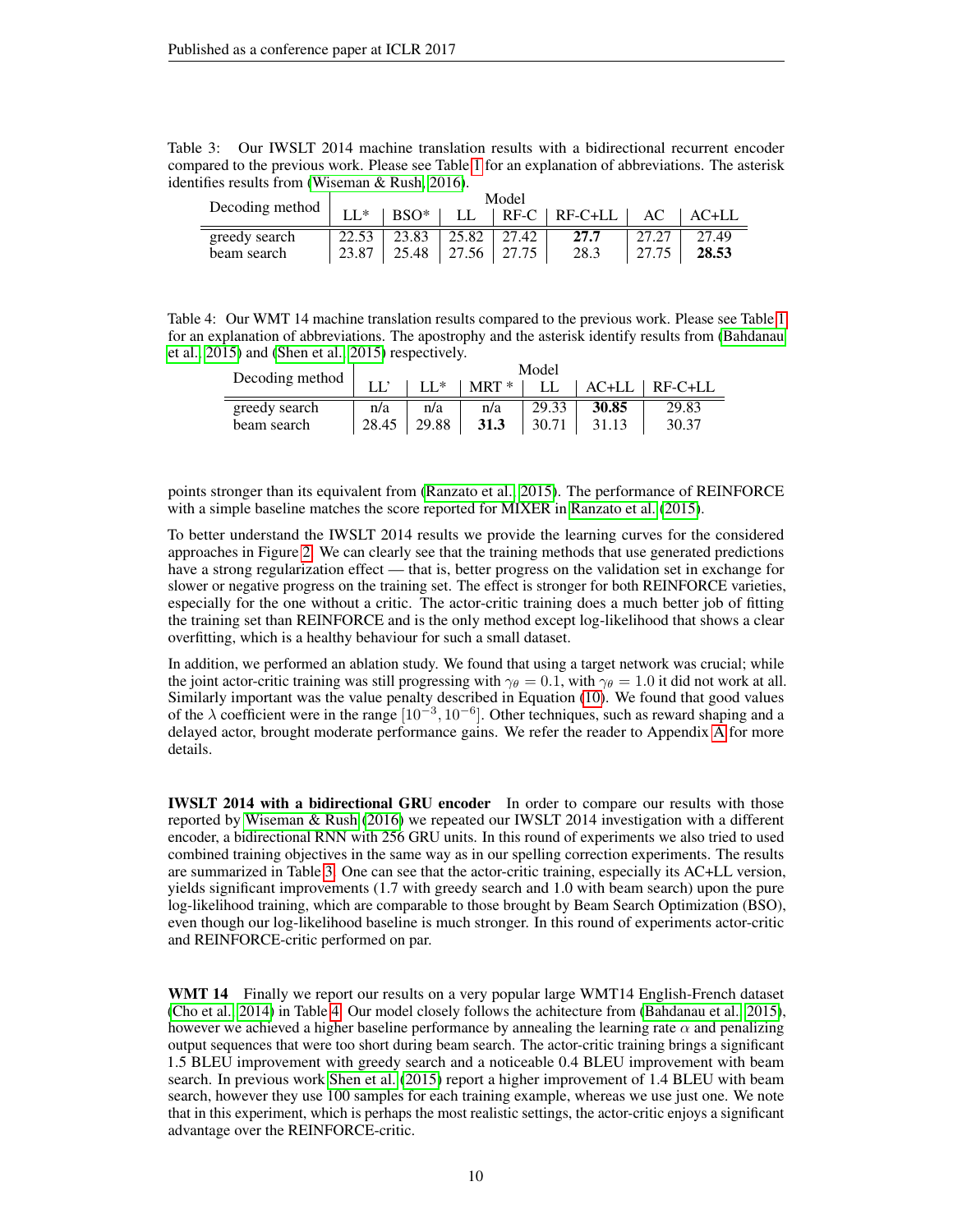### <span id="page-10-4"></span>6 DISCUSSION

We proposed an actor-critic approach to sequence prediction. Our method takes the task objective into account during training and uses the ground-truth output to aid the critic in its prediction of intermediate targets for the actor. We showed that our method leads to significant improvements over maximum likelihood training on both a synthetic task and a machine translation benchmark. Compared to REINFORCE training on machine translation, actor-critic fits the training data much faster, although in some of our experiments we were able to significantly reduce the gap in the training speed and achieve a better test error using our critic network as the baseline for REINFORCE.

One interesting observation we made from the machine translation results is that the training methods that use generated predictions have a strong regularization effect. Our understanding is that conditioning on the sampled outputs effectively increases the diversity of training data. This phenomenon makes it harder to judge whether the actor-critic training meets our expectations, because a noisier gradient estimate yielded a better test set performance. We argue that the spelling correction results obtained on a virtually infinite dataset in conjuction with better machine translation performance on the large WMT 14 dataset provide convincing evidence that the actor-training can be effective. In future work we will consider larger machine translation datasets.

We ran into several optimization issues. The critic would sometimes assign very high values to actions with a very low probability according to the actor. We were able to resolve this by penalizing the critic's variance. Additionally, the actor would sometimes have trouble to adapt to the demands of the critic. We noticed that the action distribution tends to saturate and become deterministic, causing the gradient to vanish. We found that combining an RL training objective with log-likelihood can help, but in general we think this issue deserves further investigation. For example, one can look for suitable training criteria that have a well-behaved gradient even when the policy has little or no stochasticity.

In a concurrent work [Wu et al.](#page-13-3) [\(2016\)](#page-13-3) show that a version of REINFORCE with the baseline computed using multiple samples can improve performance of a very strong machine translation system. This result, and our REINFORCE-critic experiments, suggest that often the variance of REINFORCE can be reduced enough to make its application practical. That said, we would like to emphasize that this paper attacks the problem of gradient estimation from a very different angle as it aims for low-variance but potentially high-bias estimates. The idea of using the ground-truth output that we proposed is an absolutely necessary first step in this direction. Future work could focus on further reducing the bias of the actor-critic estimate, for example, by using a multi-sample training criterion for the critic.

#### **ACKNOWLEDGMENTS**

We thank the developers of Theano [\(Theano Development Team, 2016\)](#page-12-18) and Blocks [\(van Merrienboer](#page-12-19) [et al., 2015\)](#page-12-19) for their great work. We thank NSERC, Compute Canada, Calcul Quebéc, Canada Research Chairs, CIFAR, CHISTERA project M2CR (PCIN-2015-226) and Samsung Institute of Advanced Techonology for their financial support.

#### **REFERENCES**

- <span id="page-10-0"></span>Dzmitry Bahdanau, Kyunghyun Cho, and Yoshua Bengio. Neural machine translation by jointly learning to align and translate. In *Proceedings of the ICLR 2015*, 2015.
- <span id="page-10-3"></span>Andrew G Barto, Richard S Sutton, and Charles W Anderson. Neuronlike adaptive elements that can solve difficult learning control problems. *Systems, Man and Cybernetics, IEEE Transactions on*, (5):834–846, 1983.
- <span id="page-10-2"></span>Samy Bengio, Oriol Vinyals, Navdeep Jaitly, and Noam Shazeer. Scheduled sampling for sequence prediction with recurrent neural networks. *arXiv preprint arXiv:1506.03099*, 2015.
- <span id="page-10-5"></span>Mauro Cettolo, Jan Niehues, Sebastian Stüker, Luisa Bentivogli, and Marcello Federico. Report on the 11th iwslt evaluation campaign. In *Proc. of IWSLT*, 2014.
- <span id="page-10-1"></span>William Chan, Navdeep Jaitly, Quoc V Le, and Oriol Vinyals. Listen, attend and spell. *arXiv preprint arXiv:1508.01211*, 2015.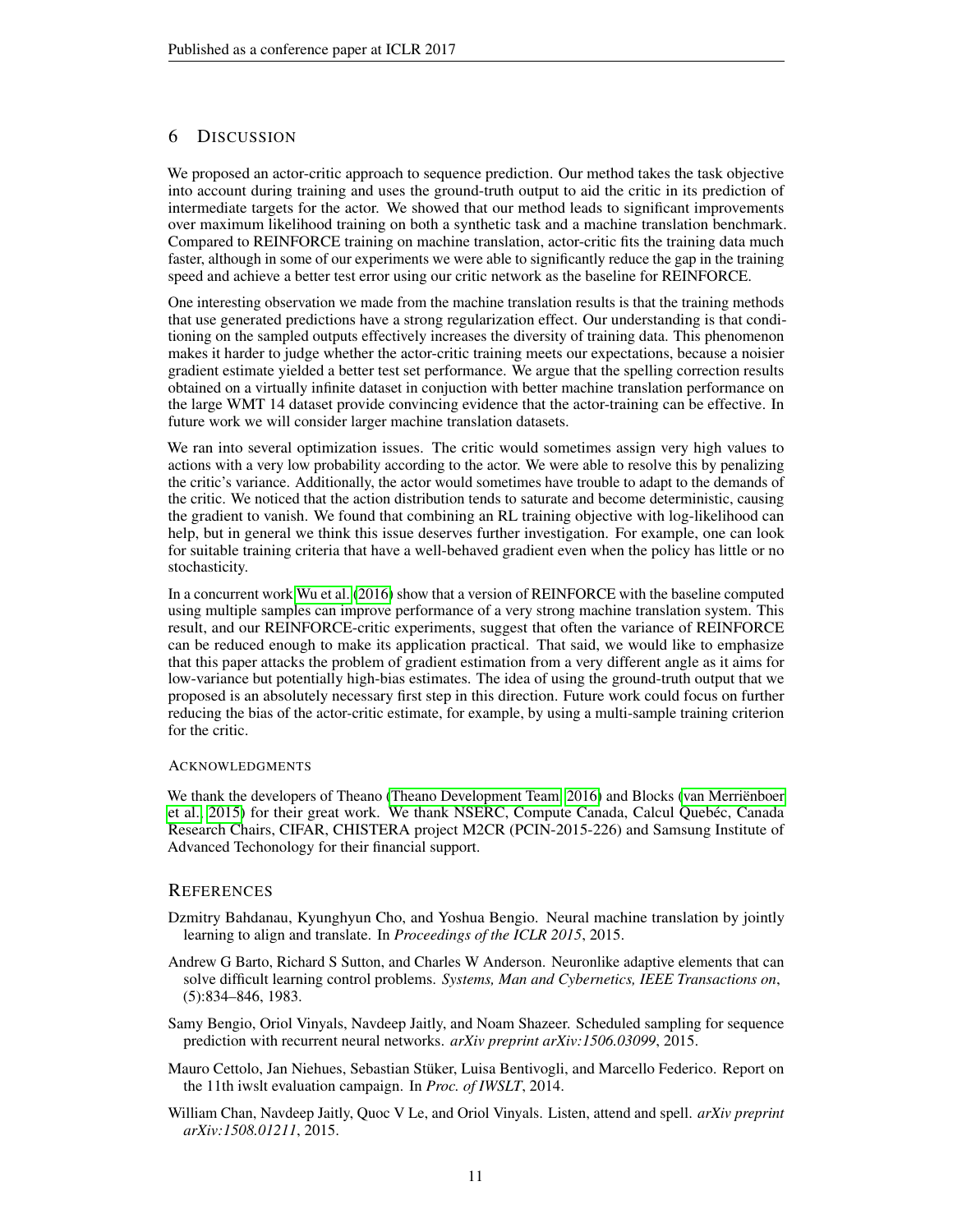- <span id="page-11-15"></span>Ciprian Chelba, Tomas Mikolov, Mike Schuster, Qi Ge, Thorsten Brants, Phillipp Koehn, and Tony Robinson. One billion word benchmark for measuring progress in statistical language modeling. *arXiv preprint arXiv:1312.3005*, 2013.
- <span id="page-11-8"></span>Kyunghyun Cho, Bart Van Merrienboer, Caglar Gulcehre, Dzmitry Bahdanau, Fethi Bougares, Holger ¨ Schwenk, and Yoshua Bengio. Learning phrase representations using rnn encoder-decoder for statistical machine translation. *arXiv preprint arXiv:1406.1078*, 2014.
- <span id="page-11-3"></span>Jan Chorowski, Dzmitry Bahdanau, Dmitriy Serdyuk, KyungHyun Cho, and Yoshua Bengio. Attention-based models for speech recognition. *CoRR*, abs/1506.07503, 2015. URL [http:](http://arxiv.org/abs/1506.07503) [//arxiv.org/abs/1506.07503](http://arxiv.org/abs/1506.07503).
- <span id="page-11-14"></span>Hal Daumé III and Daniel Marcu. Learning as search optimization: Approximate large margin methods for structured prediction. In *Proceedings of the 22nd international conference on Machine learning*, pp. 169–176. ACM, 2005.
- <span id="page-11-11"></span>Hal Daumé Iii, John Langford, and Daniel Marcu. Search-based structured prediction. *Machine learning*, 75(3):297–325, 2009.
- <span id="page-11-1"></span>Jeffrey Donahue, Lisa Anne Hendricks, Sergio Guadarrama, Marcus Rohrbach, Subhashini Venugopalan, Kate Saenko, and Trevor Darrell. Long-term recurrent convolutional networks for visual recognition and description. In *Proceedings of the IEEE Conference on Computer Vision and Pattern Recognition*, pp. 2625–2634, 2015.
- <span id="page-11-13"></span>Vaibhava Goel and William J Byrne. Minimum bayes-risk automatic speech recognition. *Computer Speech & Language*, 14(2):115–135, 2000.
- <span id="page-11-17"></span>Awni Y Hannun, Andrew L Maas, Daniel Jurafsky, and Andrew Y Ng. First-pass large vocabulary continuous speech recognition using bi-directional recurrent dnns. *arXiv preprint arXiv:1408.2873*, 2014.
- <span id="page-11-12"></span>Tamir Hazan, Joseph Keshet, and David A McAllester. Direct loss minimization for structured prediction. In *Advances in Neural Information Processing Systems*, pp. 1594–1602, 2010.
- <span id="page-11-7"></span>Sepp Hochreiter and Jürgen Schmidhuber. Long short-term memory. Neural computation, 9(8): 1735–1780, 1997.
- <span id="page-11-2"></span>Andrej Karpathy and Li Fei-Fei. Deep visual-semantic alignments for generating image descriptions. In *Proceedings of the IEEE Conference on Computer Vision and Pattern Recognition*, pp. 3128– 3137, 2015.
- <span id="page-11-16"></span>Diederik P Kingma and Jimmy Ba. A method for stochastic optimization. In *International Conference on Learning Representation*, 2015.
- <span id="page-11-0"></span>Ryan Kiros, Ruslan Salakhutdinov, and Richard S Zemel. Unifying visual-semantic embeddings with multimodal neural language models. *arXiv preprint arXiv:1411.2539*, 2014.
- <span id="page-11-9"></span>Timothy P Lillicrap, Jonathan J Hunt, Alexander Pritzel, Nicolas Heess, Tom Erez, Yuval Tassa, David Silver, and Daan Wierstra. Continuous control with deep reinforcement learning. *arXiv preprint arXiv:1509.02971*, 2015.
- <span id="page-11-4"></span>Chin-Yew Lin and Eduard Hovy. Automatic evaluation of summaries using n-gram co-occurrence statistics. In *Proceedings of the 2003 Conference of the North American Chapter of the Association for Computational Linguistics on Human Language Technology-Volume 1*, pp. 71–78. Association for Computational Linguistics, 2003.
- <span id="page-11-10"></span>Francis Maes, Ludovic Denoyer, and Patrick Gallinari. Structured prediction with reinforcement learning. *Machine learning*, 77(2-3):271–301, 2009.
- <span id="page-11-5"></span>W Thomas Miller, Paul J Werbos, and Richard S Sutton. *Neural networks for control*. MIT press, 1995.
- <span id="page-11-6"></span>Volodymyr Mnih, Koray Kavukcuoglu, David Silver, Andrei A Rusu, Joel Veness, Marc G Bellemare, Alex Graves, Martin Riedmiller, Andreas K Fidjeland, Georg Ostrovski, et al. Human-level control through deep reinforcement learning. *Nature*, 518(7540):529–533, 2015.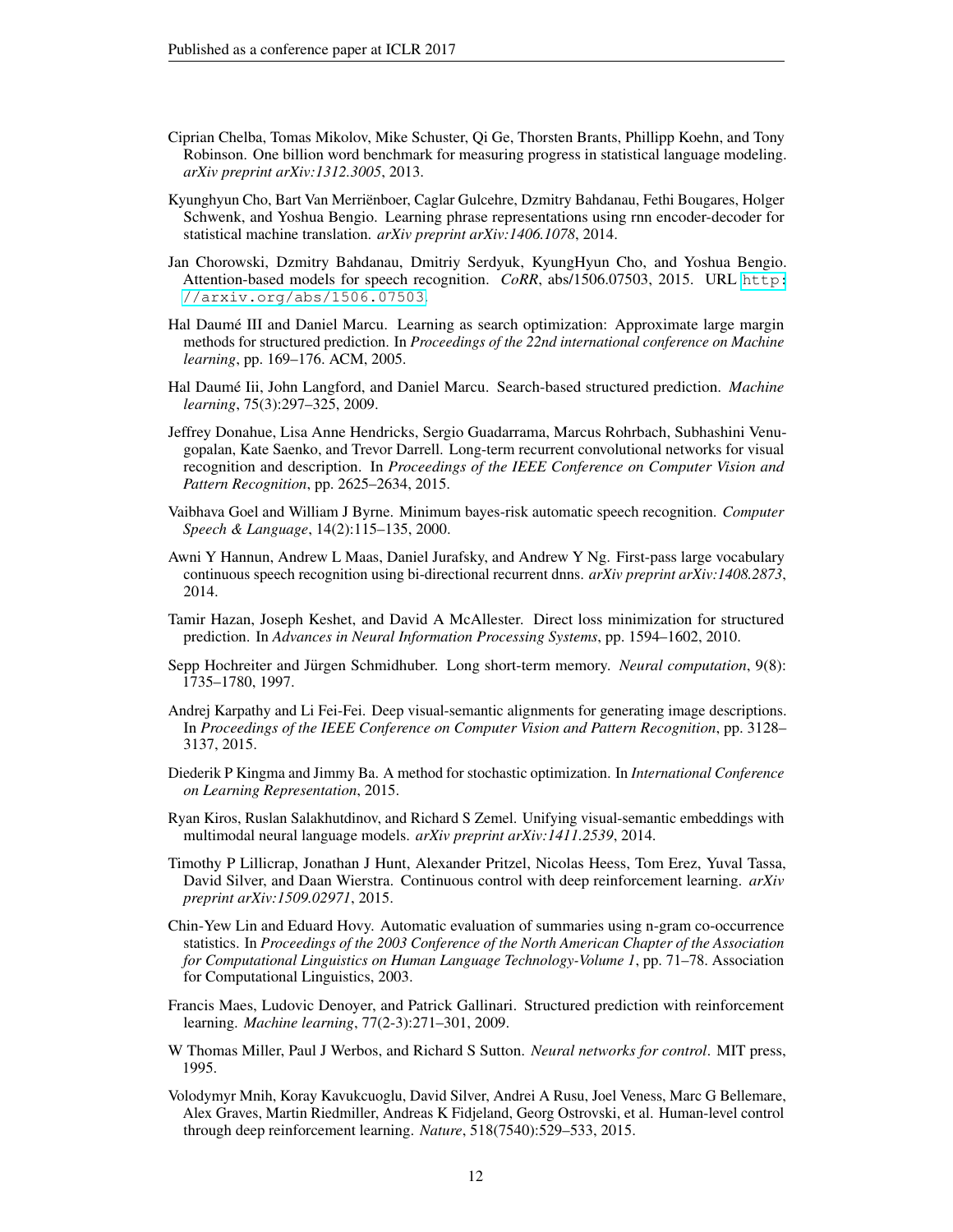- <span id="page-12-13"></span>Andrew Y Ng, Daishi Harada, and Stuart Russell. Policy invariance under reward transformations: Theory and application to reward shaping. In *ICML*, volume 99, pp. 278–287, 1999.
- <span id="page-12-17"></span>Franz Josef Och. Minimum error rate training in statistical machine translation. In *Proceedings of the 41st Annual Meeting on Association for Computational Linguistics-Volume 1*, pp. 160–167. Association for Computational Linguistics, 2003.
- <span id="page-12-4"></span>Kishore Papineni, Salim Roukos, Todd Ward, and Wei-Jing Zhu. Bleu: a method for automatic evaluation of machine translation. In *Proceedings of the 40th annual meeting on association for computational linguistics*, pp. 311–318. Association for Computational Linguistics, 2002.
- <span id="page-12-2"></span>Marc'Aurelio Ranzato, Sumit Chopra, Michael Auli, and Wojciech Zaremba. Sequence level training with recurrent neural networks. *arXiv preprint arXiv:1511.06732*, 2015.
- <span id="page-12-16"></span>Stephane Ross, Geoffrey J Gordon, and J Andrew Bagnell. A reduction of imitation learning and ´ structured prediction to no-regret online learning. *arXiv preprint arXiv:1011.0686*, 2010.
- <span id="page-12-11"></span>Alexander M Rush, Sumit Chopra, and Jason Weston. A neural attention model for abstractive sentence summarization. *arXiv preprint arXiv:1509.00685*, 2015.
- <span id="page-12-10"></span>Mike Schuster and Kuldip K Paliwal. Bidirectional recurrent neural networks. *Signal Processing, IEEE Transactions on*, 45(11):2673–2681, 1997.
- <span id="page-12-14"></span>Shiqi Shen, Yong Cheng, Zhongjun He, Wei He, Hua Wu, Maosong Sun, and Yang Liu. Minimum risk training for neural machine translation. *arXiv preprint arXiv:1512.02433*, 2015.
- <span id="page-12-0"></span>Ilya Sutskever, Oriol Vinyals, and Quoc V. Le. Sequence to sequence learning with neural networks. In *Advances in Neural Information Processing Systems 27: Annual Conference on Neural Information Processing Systems 2014, December 8-13 2014, Montreal, Quebec, Canada*, pp. 3104–3112, 2014.
- <span id="page-12-8"></span>Richard S Sutton. Learning to predict by the methods of temporal differences. *Machine learning*, 3 (1):9–44, 1988.
- <span id="page-12-5"></span>Richard S Sutton and Andrew G Barto. *Introduction to reinforcement learning*, volume 135. MIT Press Cambridge, 1998.
- <span id="page-12-7"></span>Richard S Sutton, David A McAllester, Satinder P Singh, Yishay Mansour, et al. Policy gradient methods for reinforcement learning with function approximation. In *NIPS*, volume 99, pp. 1057– 1063, 1999.
- <span id="page-12-6"></span>Richard Stuart Sutton. Temporal credit assignment in reinforcement learning. 1984.
- <span id="page-12-9"></span>Gerald Tesauro. Td-gammon, a self-teaching backgammon program, achieves master-level play. *Neural computation*, 6(2):215–219, 1994.
- <span id="page-12-18"></span>Theano Development Team. Theano: A Python framework for fast computation of mathematical expressions. *arXiv e-prints*, abs/1605.02688, May 2016. URL [http://arxiv.org/abs/](http://arxiv.org/abs/1605.02688) [1605.02688](http://arxiv.org/abs/1605.02688).
- <span id="page-12-12"></span>John N Tsitsiklis and Benjamin Van Roy. An analysis of temporal-difference learning with function approximation. *Automatic Control, IEEE Transactions on*, 42(5):674–690, 1997.
- <span id="page-12-19"></span>Bart van Merrienboer, Dzmitry Bahdanau, Vincent Dumoulin, Dmitriy Serdyuk, David Warde- ¨ Farley, Jan Chorowski, and Yoshua Bengio. Blocks and fuel: Frameworks for deep learning. *arXiv:1506.00619 [cs, stat]*, June 2015.
- <span id="page-12-1"></span>Oriol Vinyals, Alexander Toshev, Samy Bengio, and Dumitru Erhan. Show and tell: A neural image caption generator. In *Proceedings of the IEEE Conference on Computer Vision and Pattern Recognition*, pp. 3156–3164, 2015.
- <span id="page-12-15"></span>Andreas Vlachos. An investigation of imitation learning algorithms for structured prediction. In *EWRL*, pp. 143–154. Citeseer, 2012.
- <span id="page-12-3"></span>Ronald J Williams. Simple statistical gradient-following algorithms for connectionist reinforcement learning. *Machine learning*, 8(3-4):229–256, 1992.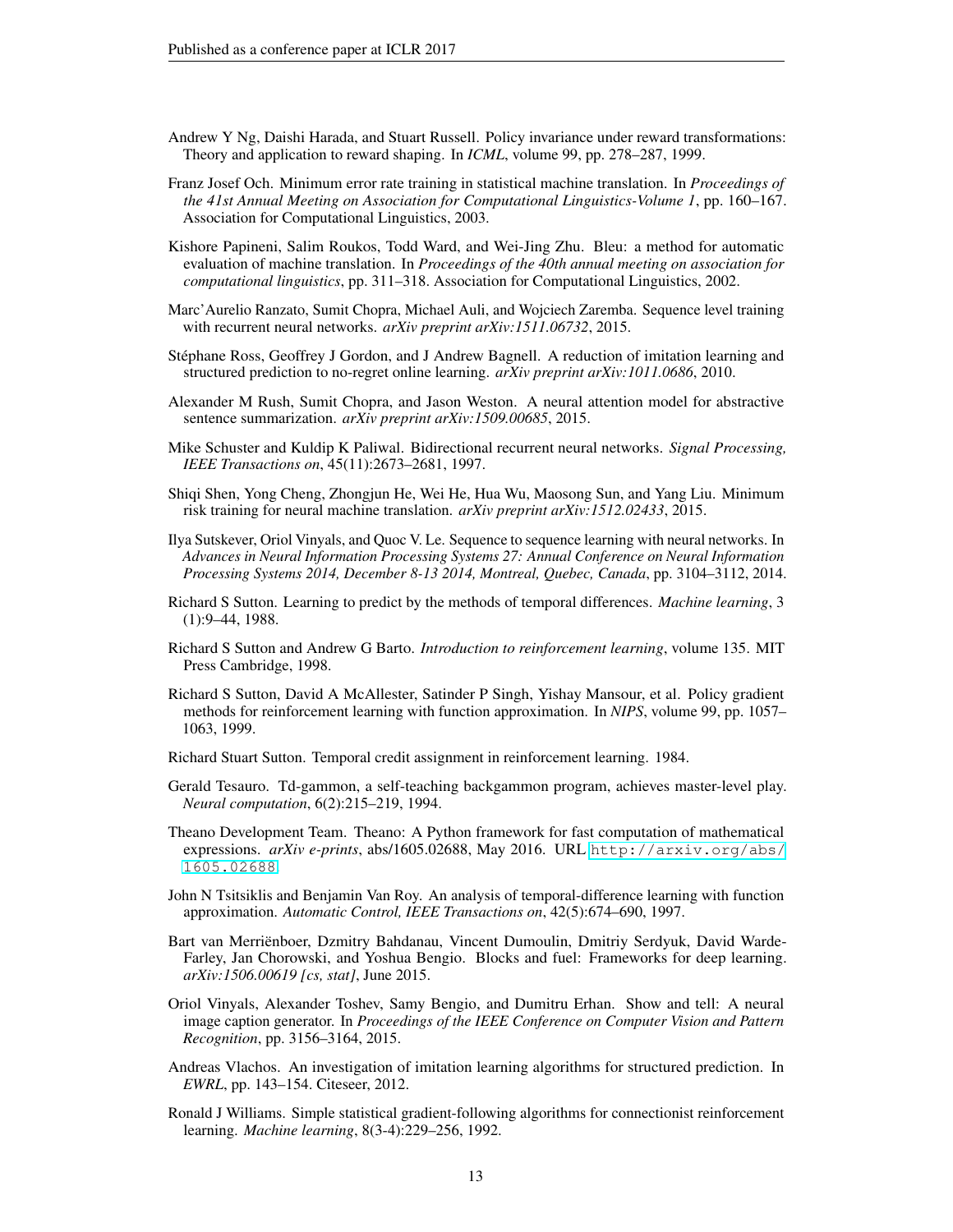- <span id="page-13-2"></span>Sam Wiseman and Alexander M Rush. Sequence-to-sequence learning as beam-search optimization. *arXiv preprint arXiv:1606.02960*, 2016.
- <span id="page-13-3"></span>Yonghui Wu, Mike Schuster, Zhifeng Chen, Quoc V Le, Mohammad Norouzi, Wolfgang Macherey, Maxim Krikun, Yuan Cao, Qin Gao, Klaus Macherey, et al. Google's neural machine translation system: Bridging the gap between human and machine translation. *arXiv preprint arXiv:1609.08144*, 2016.
- <span id="page-13-0"></span>Kelvin Xu, Jimmy Ba, Ryan Kiros, Kyunghyun Cho, Aaron C. Courville, Ruslan Salakhutdinov, Richard S. Zemel, and Yoshua Bengio. Show, attend and tell: Neural image caption generation with visual attention. In *Proceedings of the 32nd International Conference on Machine Learning, ICML 2015, Lille, France, 6-11 July 2015*, pp. 2048–2057, 2015.
- <span id="page-13-1"></span>Wojciech Zaremba, Tomas Mikolov, Armand Joulin, and Rob Fergus. Learning simple algorithms from examples. *arXiv preprint arXiv:1511.07275*, 2015.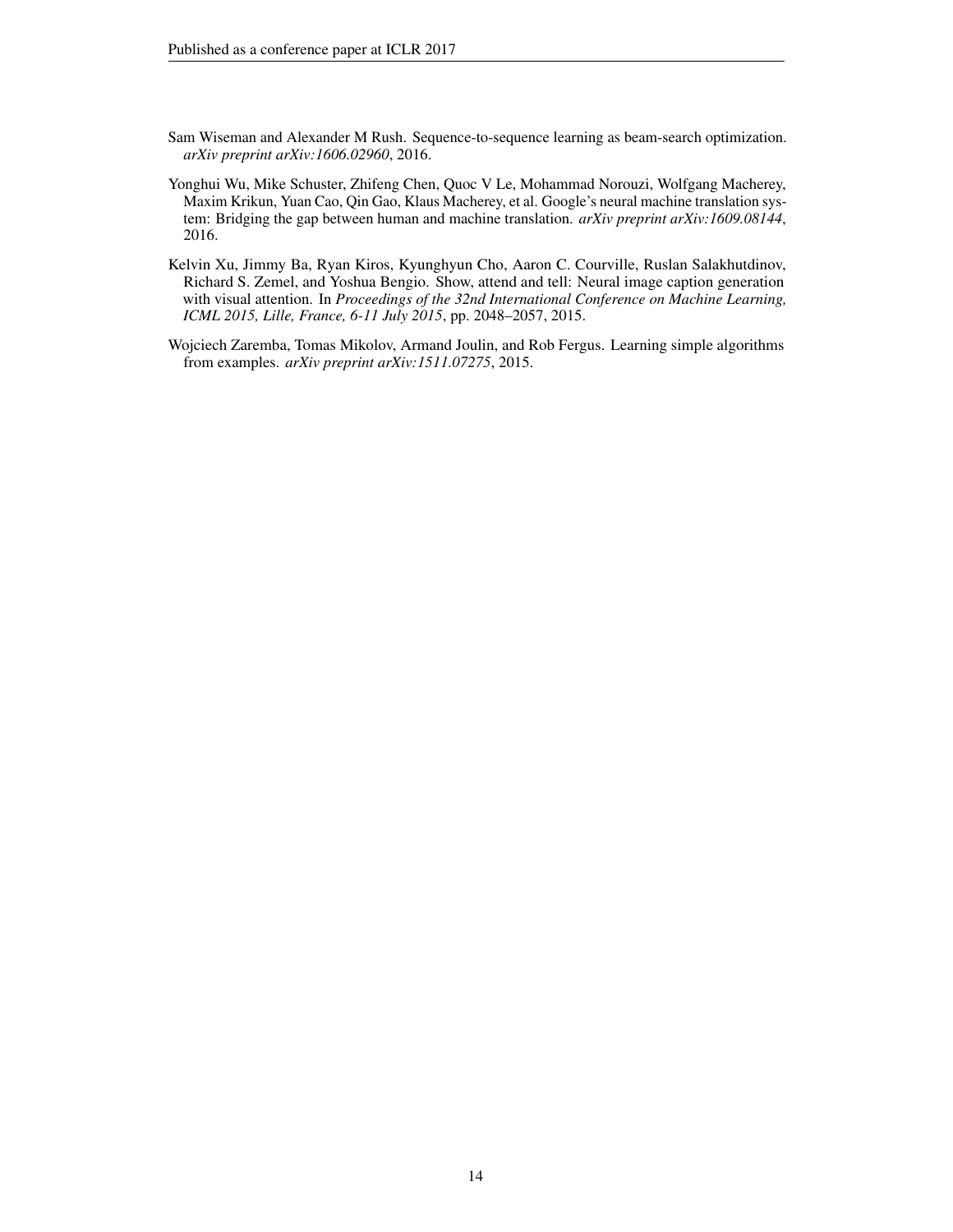| $\gamma_\theta$        | $\gamma_\phi$            | $\lambda$      | reward shaping                       | valid BLEU |       |       |  |  |
|------------------------|--------------------------|----------------|--------------------------------------|------------|-------|-------|--|--|
| baseline               |                          |                |                                      |            |       |       |  |  |
| 0.001                  | 0.001                    | $10^{-3}$      | yes                                  | yes        | 33.73 | 23.16 |  |  |
|                        |                          |                | with different $\gamma_{\phi}$       |            |       |       |  |  |
| 0.001                  | 0.01                     | $10^{-3}$      | yes                                  | yes        | 33.52 | 23.03 |  |  |
| 0.001                  | 0.1                      | $10^{-3}$      | yes                                  | yes        | 32.63 | 22.80 |  |  |
| 0.001                  | 1                        | $10^{-3}$      | yes                                  | yes        | 9.59  | 8.14  |  |  |
|                        |                          |                | with different $\gamma_{\theta}$     |            |       |       |  |  |
| 1                      | 0.001                    | $10^{-3}\,$    | yes                                  | yes        | 32.9  | 22.88 |  |  |
| without reward shaping |                          |                |                                      |            |       |       |  |  |
| 0.001                  | 0.001                    | $10^{-3}$      | no                                   | yes        | 32.74 | 22.61 |  |  |
|                        |                          |                | without temporal difference learning |            |       |       |  |  |
| 0.001                  | 0.001                    | $10^{-3}$      | yes                                  | no         | 23.2  | 16.36 |  |  |
|                        | with different $\lambda$ |                |                                      |            |       |       |  |  |
| 0.001                  | 0.001                    | $3 * 10^{-3}$  | yes                                  | yes        | 32.4  | 22.48 |  |  |
| 0.001                  | 0.001                    | $10^{-4}$      | yes                                  | yes        | 34.10 | 23.15 |  |  |
| 0.001                  | 0.001                    | $10^{-6}$      | yes                                  | yes        | 35.00 | 23.10 |  |  |
| 0.001                  | 0.001                    | $10^{-8}$      | yes                                  | yes        | 33.6  | 22.72 |  |  |
| 0.001                  | 0.001                    | $\overline{0}$ | yes                                  | yes        | 27.41 | 20.55 |  |  |

<span id="page-14-2"></span>Table 5: Results of an ablation study. We tried varying the actor update speed  $\gamma_{\theta}$ , the critic update speed  $\gamma_{\phi}$ , the value penalty coefficient  $\lambda$ , whether or not reward shaping is used, whether or not temporal difference (TD) learning is used for the critic. Reported are the best training and validation BLEU score obtained in the course of the first 10 training epochs. Some of the validation scores would still improve with longer training. Greedy search was used for decoding.

#### <span id="page-14-0"></span>A HYPERPARAMETERS

For machine translation experiments the variance penalty coefficient  $\lambda$  was set to  $10^{-4}$ , and the delay coefficients  $\gamma_{\theta}$  and  $\gamma_{\phi}$  were both set to  $10^{-4}$ . For REINFORCE with the critic we did not use a delayed actor, i.e.  $\gamma_\theta$  was set to 1. For the spelling correction task we used the same  $\gamma_\theta$  and  $\gamma_\phi$  but a different  $\lambda = 10^{-3}$ . When we used a combined training criterion, the weight of the log-likelihood gradient  $\lambda_{LL}$  was always 0.1. All initial weights were sampled from a centered uniform distribution with width 0.1.

In some of our experiments we provided the actor states as additional inputs to the critic. Specifically, we did so in our spelling correction experiments and in our WMT 14 machine translation study. All the other results were obtained without this technique.

For decoding with beam search we substracted the length of a candidate times  $\rho$  from the loglikelihood cost. The exact value of  $\rho$  was selected on the validation set and was equal to 0.8 for models trained by log-likelihood and REINFORCE and to 1.0 for models trained by actor-critic and REINFORCE-critic.

For some of the hyperparameters we performed an ablation study. The results are reported in Table [5.](#page-14-2)

#### <span id="page-14-1"></span>B DATA

For the IWSLT 2014 data the sizes of validation and tests set were 6,969 and 6,750, respectively. We limited the number of words in the English and German vocabularies to the 22,822 and 32,009 most frequent words, respectively, and replaced all other words with a special token. The maximum sentence length in our dataset was 50. For WMT14 we used vocabularies of 30,000 words for both English and French, and the maximum sentence length was also 50.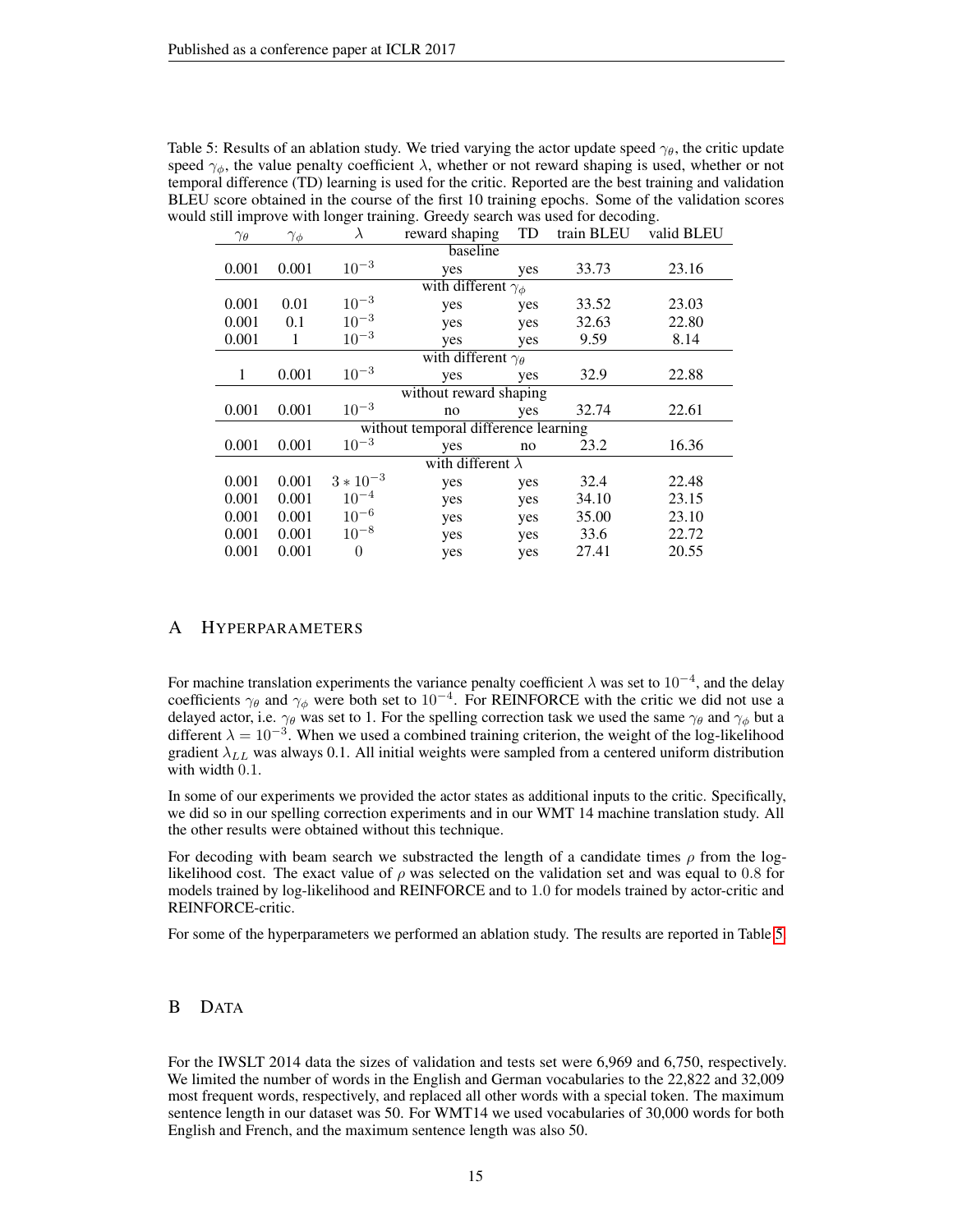## <span id="page-15-0"></span>C GENERATED Q-VALUES

In Table [C](#page-15-0) we provide an example of value predictions that the critic outputs for candidate next words. One can see that the critic has indeed learnt to assign larger values for the appropriate next words. While the critic does not always produce sensible estimates and can often predict a high return for irrelevant rare words, this is greatly reduced using the variance penalty term from Equation [\(10\)](#page-5-1).

Figure 3: The best 3 words according to the critic at intermediate steps of generating a translation. The numbers in parentheses are the value predictions  $\hat{Q}$ . The German original is "über eine davon" will ich hier erzählen ." The reference translation is "and there's one I want to talk about".<br>
Word Words with largest  $\hat{Q}$ 

| Word  | Words with largest $Q$                      |
|-------|---------------------------------------------|
| one   | and(6.623) there(6.200) but(5.967)          |
| of    | that(6.197) one(5.668) 's(5.467)            |
| them  | that(5.408) one(5.118) $i(5.002)$           |
| 1     | that(4.796) i(4.629), (4.139)               |
| want  | want(5.008) $i(4.160)$ & apos;t(3.361)      |
| to    | $to (4.729)$ want $(3.497)$ going $(3.396)$ |
| tell  | talk(3.717) you(2.407) to(2.133)            |
| you   | about(1.209) that(0.989) talk(0.924)        |
| about | about(0.706).(0.660) right(0.653)           |
| here  | $(0.498)$ $(0.291)$ $-(0.285)$              |
|       | $(0.195)$ there $(0.175)$ know $(0.087)$    |
|       | $(0.168)$ $(0.093)$ ?(-0.173)               |